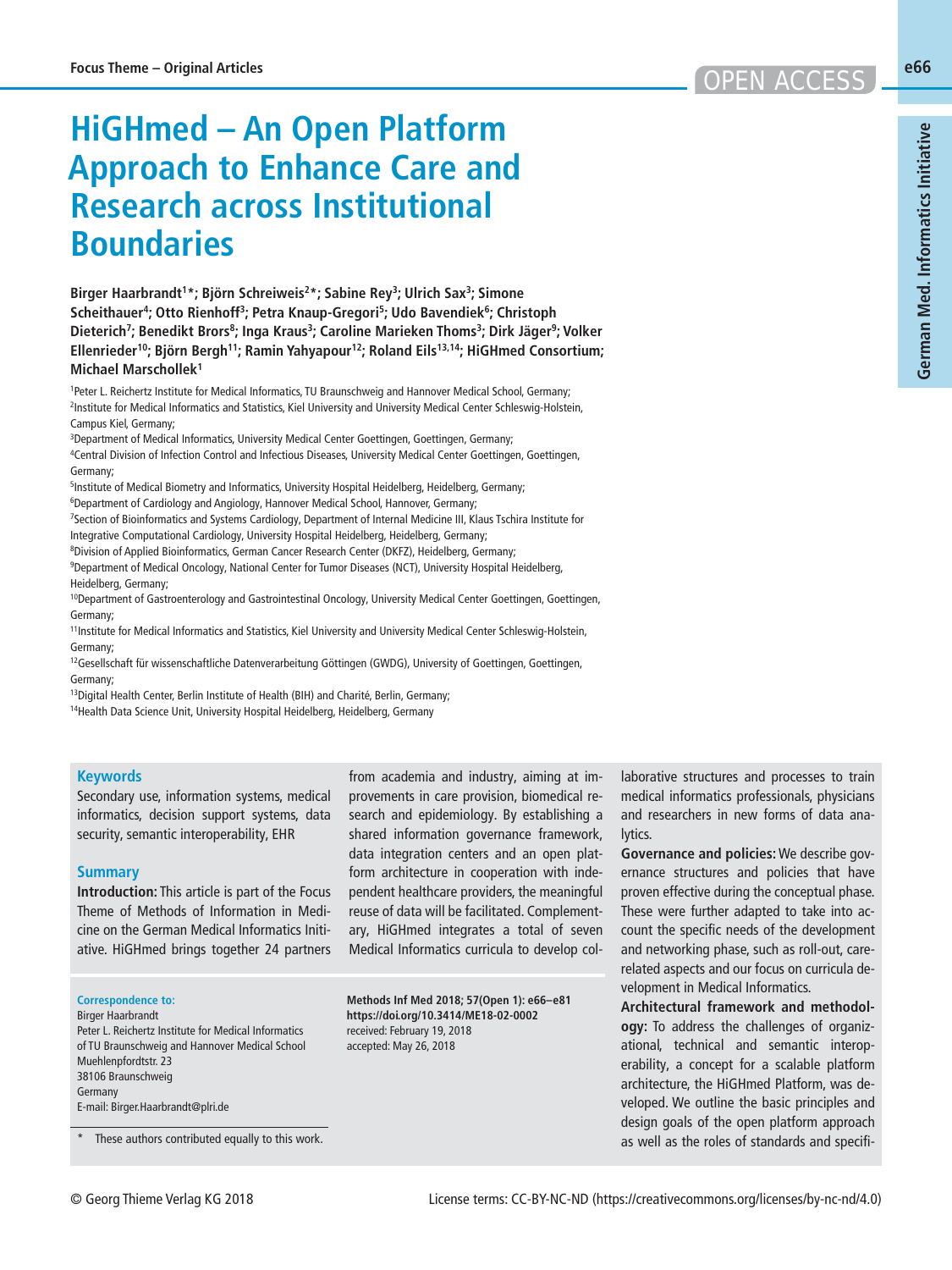crucial factor. Moreover, firm and sustainable commitment by participating organizations to collaborate in further development of their information system architectures is needed. Other challenges including topics such as data quality, privacy regulations, and patient consent will be addressed throughout the project.

# **1. Introduction**

**Table 1** HiGHmed partners.

| B. Haarbrandt et al.: HiGHmed                                                                                                                                                                                                                                                                                                                                                                    |                                                                                                                                                                                                                                                                                                                                                                                                                                           |                                                                    |                                                                                                                                                                                                                                                                                                                          |
|--------------------------------------------------------------------------------------------------------------------------------------------------------------------------------------------------------------------------------------------------------------------------------------------------------------------------------------------------------------------------------------------------|-------------------------------------------------------------------------------------------------------------------------------------------------------------------------------------------------------------------------------------------------------------------------------------------------------------------------------------------------------------------------------------------------------------------------------------------|--------------------------------------------------------------------|--------------------------------------------------------------------------------------------------------------------------------------------------------------------------------------------------------------------------------------------------------------------------------------------------------------------------|
|                                                                                                                                                                                                                                                                                                                                                                                                  |                                                                                                                                                                                                                                                                                                                                                                                                                                           |                                                                    |                                                                                                                                                                                                                                                                                                                          |
| cations such as IHE XDS, openEHR, SNOMED<br>CT and HL7 FHIR. A shared governance<br>framework provides the semantic artifacts<br>which are needed to establish semantic inter-<br>operability.<br>Use cases: Three use cases in the fields of on-<br>cology, cardiology and infection control will<br>demonstrate the capabilities of the HiGHmed<br>approach. Each of the use cases entails di- | verse challenges in terms of data protection,<br>privacy and security, including clinical use of<br>genome sequencing data (oncology), con-<br>tinuous longitudinal monitoring of physical<br>activity (cardiology) and cross-site analysis of<br>patient movement data (infection control).<br>Discussion: Besides the need for a shared<br>governance framework and a technical infra-<br>structure, backing from clinical leaders is a |                                                                    | crucial factor. Moreover, firm and sustain<br>commitment by participating organizat<br>to collaborate in further development of t<br>information system architectures is nee<br>Other challenges including topics such<br>data quality, privacy regulations, and pat<br>consent will be addressed throughout<br>project. |
|                                                                                                                                                                                                                                                                                                                                                                                                  |                                                                                                                                                                                                                                                                                                                                                                                                                                           |                                                                    |                                                                                                                                                                                                                                                                                                                          |
| 1. Introduction<br>The need to use the wealth of data residing<br>in electronic health records for research<br>and improvement of care for the individual<br>is widely acknowledged [1, 2, 3, 4]. Yet, the<br>vast amount of contemporary hospital in-<br>formation systems is shaped by disparate<br>and proprietary application systems and<br>databases. As these systems frequently lack     | their sociotechnical infrastructures from<br>an isolated and function-based approach to<br>a collaborative and data-driven way of<br>HiGHmed partners.<br>Table 1                                                                                                                                                                                                                                                                         |                                                                    | thinking. While a main aspect for the<br>digm shift lies in the successful cul<br>change to establish trustful collabor<br>and sharing of data between organizat<br>an underlying technical framework r<br>to be carefully engineered to suppor                                                                          |
|                                                                                                                                                                                                                                                                                                                                                                                                  | Core<br><b>Partners</b>                                                                                                                                                                                                                                                                                                                                                                                                                   | Heidelberg University Hospital/<br>Medical Faculty (UKL-HD)        | richness and complexity of clinical<br>workflows, analysis methods, data pr<br>and security considerations, and a<br>policies.                                                                                                                                                                                           |
|                                                                                                                                                                                                                                                                                                                                                                                                  |                                                                                                                                                                                                                                                                                                                                                                                                                                           | <b>University Medical Center</b><br>Goettingen (UMG)               |                                                                                                                                                                                                                                                                                                                          |
| standardized data definitions and openly<br>accessible messaging interfaces, acquiring                                                                                                                                                                                                                                                                                                           |                                                                                                                                                                                                                                                                                                                                                                                                                                           | Hannover Medical School<br>(MHH)                                   | The HiGHmed core consortium b<br>together three university hospitals -                                                                                                                                                                                                                                                   |
| routine and research data from these "data<br>silos" in a timely fashion and with suffi-<br>cient data quality is challenging [5, 6]. To<br>overcome these barriers, clinical data ware-                                                                                                                                                                                                         |                                                                                                                                                                                                                                                                                                                                                                                                                                           | German Cancer Research<br>Center (DKFZ)                            | delberg University Hospital (UKL-1<br>University Medical Center Goetti<br>(UMG), and Hannover Medical So<br>(MHH) - along with a further researd                                                                                                                                                                         |
|                                                                                                                                                                                                                                                                                                                                                                                                  | Project<br><b>Partners</b>                                                                                                                                                                                                                                                                                                                                                                                                                | Hasso Plattner Institute, Pots-<br>dam (HPI)                       |                                                                                                                                                                                                                                                                                                                          |
| houses have been established within many<br>organizations [7, 8, 9]. However, the push<br>towards precision medicine, systems medi-<br>cine and the emerging paradigm of learn-                                                                                                                                                                                                                  | Academia                                                                                                                                                                                                                                                                                                                                                                                                                                  | HAWK Hochschule Hildesheim/<br>Holzminden/Goettingen<br>(HAWK-HHG) | stitution, the German Cancer Rese<br>Center (DKFZ). The consortium is<br>plemented by a line-up of 20 partner                                                                                                                                                                                                            |
| ing healthcare systems, requires a holistic                                                                                                                                                                                                                                                                                                                                                      |                                                                                                                                                                                                                                                                                                                                                                                                                                           | Heidelberg University (UHD)                                        | cluding research institutions, industry<br>other associated partners ( $\blacktriangleright$ Table 1).                                                                                                                                                                                                                   |
| approach that allows to utilize data collec-                                                                                                                                                                                                                                                                                                                                                     |                                                                                                                                                                                                                                                                                                                                                                                                                                           | Heilbronn University (HHN)                                         | By establishing a shared inform                                                                                                                                                                                                                                                                                          |
| tions spread across multiple healthcare<br>providers [10, 11].                                                                                                                                                                                                                                                                                                                                   |                                                                                                                                                                                                                                                                                                                                                                                                                                           | Helmholtz Center for Infection<br>Research (HZI)                   | governance structure between all pa<br>pating clinical sites in accordance with                                                                                                                                                                                                                                          |
| To give an example, molecular stratifi-<br>cation sub-divides cancer entities into in-                                                                                                                                                                                                                                                                                                           |                                                                                                                                                                                                                                                                                                                                                                                                                                           | Hochschule Hannover (HSH)                                          | FAIR principles of data reuse [13], ar<br>iteratively introducing an extensible                                                                                                                                                                                                                                          |
| creasingly smaller subgroups, making it                                                                                                                                                                                                                                                                                                                                                          |                                                                                                                                                                                                                                                                                                                                                                                                                                           | Robert-Koch-Institut (RKI)                                         | scalable software architecture, the t                                                                                                                                                                                                                                                                                    |
| difficult even for larger cancer centers to                                                                                                                                                                                                                                                                                                                                                      |                                                                                                                                                                                                                                                                                                                                                                                                                                           | TU Braunschweig (TU-BS)                                            | lation between care provision and                                                                                                                                                                                                                                                                                        |
| recruit enough patients into stratified clini-<br>cal trials. This applies even more to trans-                                                                                                                                                                                                                                                                                                   |                                                                                                                                                                                                                                                                                                                                                                                                                                           | TU Darmstadt (TUD)                                                 | medical research will be enhanced. N<br>founded and dedicated organizat                                                                                                                                                                                                                                                  |
| lational research on cancer subgroups,                                                                                                                                                                                                                                                                                                                                                           | <b>Private Pro-</b><br>ject and                                                                                                                                                                                                                                                                                                                                                                                                           | Ada Health GmbH                                                    | units called Medical Data Integr                                                                                                                                                                                                                                                                                         |
| which also requires that data is linked to                                                                                                                                                                                                                                                                                                                                                       | <b>Networking</b>                                                                                                                                                                                                                                                                                                                                                                                                                         | InterComponentWare AG (ICW)                                        | Centers (MeDICs) and the Omics Dat                                                                                                                                                                                                                                                                                       |
| powerful biobanks of tumor samples. Thus,                                                                                                                                                                                                                                                                                                                                                        | <b>Partners</b>                                                                                                                                                                                                                                                                                                                                                                                                                           | <b>NEC</b>                                                         | tegration Center (Omics DIC) at D                                                                                                                                                                                                                                                                                        |
| combining information on prevalence of<br>stratifying biomarkers and on their predic-                                                                                                                                                                                                                                                                                                            |                                                                                                                                                                                                                                                                                                                                                                                                                                           | SAP                                                                | will hold the competencies and resor<br>needed to implement the HiGHmed                                                                                                                                                                                                                                                  |
| tive power with respect to different therapy                                                                                                                                                                                                                                                                                                                                                     |                                                                                                                                                                                                                                                                                                                                                                                                                                           | Siemens Healthcare GmbH                                            | cepts and to manage, integrate and pro                                                                                                                                                                                                                                                                                   |
| options makes cross-center, national or                                                                                                                                                                                                                                                                                                                                                          | <b>Associate</b><br><b>Partners</b>                                                                                                                                                                                                                                                                                                                                                                                                       | <b>German Heart Foundation</b>                                     | clinical and research data. To demons                                                                                                                                                                                                                                                                                    |
| even international data access a bare<br>necessity [12].                                                                                                                                                                                                                                                                                                                                         |                                                                                                                                                                                                                                                                                                                                                                                                                                           | Heidelberger Selbsthilfebüro<br>(self-help organization)           | the capability of the technical design<br>the organizational structure, the Me.                                                                                                                                                                                                                                          |
| As a prerequisite to facilitate the reuse of                                                                                                                                                                                                                                                                                                                                                     |                                                                                                                                                                                                                                                                                                                                                                                                                                           | openEHR Foundation                                                 | take over the responsibility to demons                                                                                                                                                                                                                                                                                   |
| once collected data effectively for the bene-<br>fit of patients and the wider population,                                                                                                                                                                                                                                                                                                       |                                                                                                                                                                                                                                                                                                                                                                                                                                           | HL7 Deutschland e.V.                                               | the suitability of the HiGHmed appr<br>by supporting three medical use cas                                                                                                                                                                                                                                               |
| hospitals need to join forces and transform                                                                                                                                                                                                                                                                                                                                                      |                                                                                                                                                                                                                                                                                                                                                                                                                                           | DellEMC                                                            |                                                                                                                                                                                                                                                                                                                          |
| License terms: CC-BY-NC-ND (https://creativecommons.org/licenses/by-nc-nd/4.0)                                                                                                                                                                                                                                                                                                                   |                                                                                                                                                                                                                                                                                                                                                                                                                                           |                                                                    | © Georg Thieme Verlag KG                                                                                                                                                                                                                                                                                                 |

thinking. While a main aspect for the paradigm shift lies in the successful cultural change to establish trustful collaboration and sharing of data between organizations, an underlying technical framework needs to be carefully engineered to support the richness and complexity of clinical data, workflows, analysis methods, data privacy and security considerations, and access policies.

The HiGHmed core consortium brings together three university hospitals – Heidelberg University Hospital (UKL-HD), University Medical Center Goettingen (UMG), and Hannover Medical School (MHH) – along with a further research institution, the German Cancer Research Center (DKFZ). The consortium is complemented by a line-up of 20 partners, including research institutions, industry and other associated partners (▶ Table 1).

By establishing a shared information governance structure between all participating clinical sites in accordance with the FAIR principles of data reuse [13], and by iteratively introducing an extensible and scalable software architecture, the translation between care provision and biomedical research will be enhanced. Newly founded and dedicated organizational units called *Medical Data Integration Centers* (MeDICs) and the Omics Data Integration Center (Omics DIC) at DKFZ will hold the competencies and resources needed to implement the HiGHmed concepts and to manage, integrate and provide clinical and research data. To demonstrate the capability of the technical design and the organizational structure, the MeDICs take over the responsibility to demonstrate the suitability of the HiGHmed approach by supporting three medical use cases in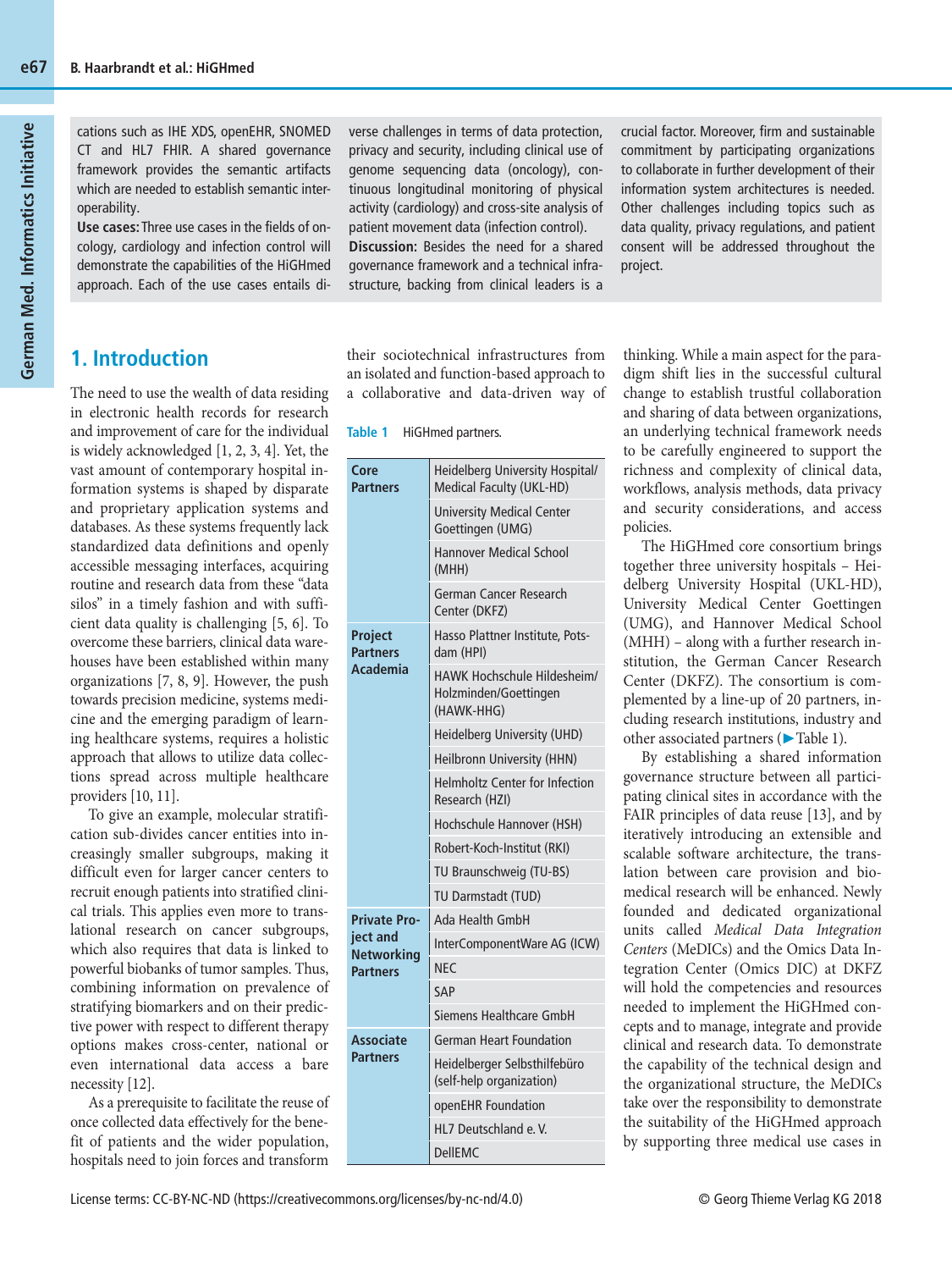the domains of oncology, cardiology and infection control.

Apart from the technical, methodological and organizational infrastructure for sharing, re-using and analyzing data, a strong focus will be put on educational advancement. Clinical personnel, researchers and Medical Informatics professionals need continuous education on decision support, data-driven research and health data management. Hence, seven educational and two industry partners have combined forces, and have committed themselves to strengthen existing Medical Informatics curricula, and to develop and implement new forms of education for computer scientists, researchers, physicians, nurses and other health professionals.

# **2. Governance and Policies 2.1 HiGHmed Governance Structure**

The consortium is directed by a HiGHmed coordinator and two appointed deputies, and is based on the following bodies that govern the consortium (see also ▶ Figure 1):

#### **2.1.1 Executive Board**

HiGHmed's major management body is the Executive Board (EB), which bears fiduciary responsibility for overall operations within HiGHmed as well as budgetary responsibility. The EB is comprised of the HiGHmed coordinator and its deputies, speakers of the local MeDICs, speakers of HiGHmed's clinical use cases oncology, cardiology and infection control, the teaching program coordinator, and an ethics and stakeholder representative. EB's major tasks are progress monitoring of the project, quality assurance and risk management, conflict resolution and interaction with all HiGHmed bodies and stakeholders involved, expansion and strengthening of partnerships, collaboration with the Medical Informatics Initiative coordination office and the National Steering Committee, and planning and implementing measures for sustainability. The EB establishes and



**Figure 1** Overview of the HiGHmed governance structure.

dissolves additional working groups and positions based on organizational needs.

#### **2.1.2 Supervisory Board**

HiGHmed's Supervisory Board supervises the policy pursued by the EB and its managerial duties. The Supervisory Board consists of representatives of the management boards of HiGHmed's participating university medical centers, including scientific and administrative executives. In the case of non-unanimous decisions, each core university medical center will have one vote. All fundamental decisions regarding the progress of HiGHmed, the role of partners and the acceptance of new partner hospitals, will be prepared in the EB and decided in the Supervisory Board. Both, the Supervisory Board and External Advisory Board provide important strategic counsel to HiGHmed's EB, taking into account the interests of all HiGHmed stakeholders.

#### **2.1.3 Technical Coordination Board**

The Technical Coordination Board supports the EB in all technical aspects and coordinates the technical part of the HiGHmed project. The Technical Coordination Board consists of representatives of technical executives of HiGHmed's participating university medical centers as well as representatives from academic and industrial partners. One member of the project management team will support the work of the Technical Coordination Board. The Technical Coordination Board reports to the EB.

# **2.1.4 Project Management**

To support the HiGHmed management structure, a project management office under the supervision of the HiGHmed coordinator, interfaces with local project management in the MeDICs. Additionally, the project management office will coordinate support in communication, marketing and reporting activities.

# **2.1.5 Curricular Board**

For the design and implementation of a HiGHmed Educational Concept and its alignment with HiGHmed's other activities, a curricular board will develop teaching formats usable at different sites and for different target groups addressing major issues in precision medicine. The Curricular Board reports to the EB.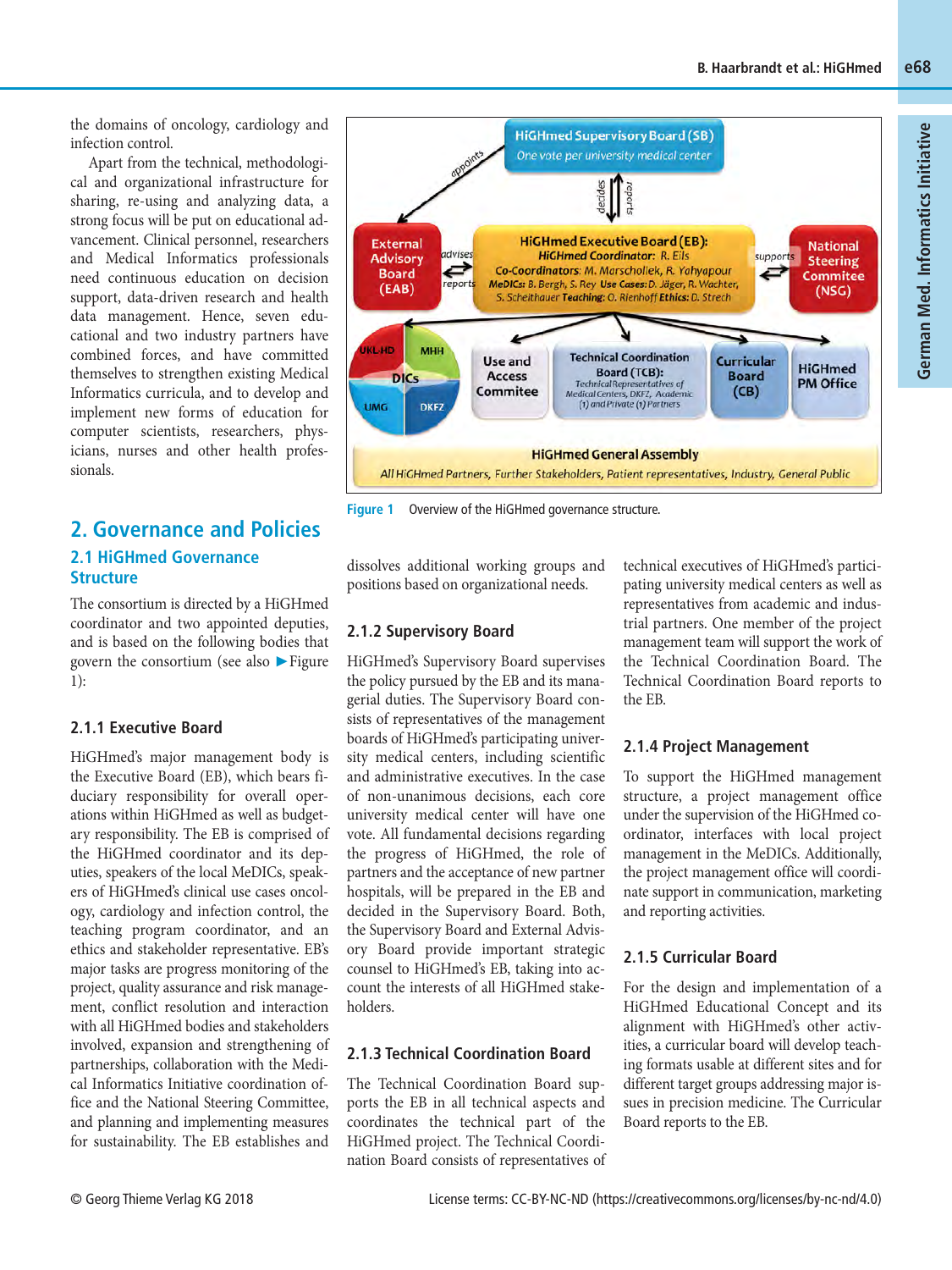# **2.1.6 Use and Access Committee**

To guarantee timely, legitimate and secure provision of data to researchers in accordance to all HiGHmed and national policies, each university medical center operates a *Use and Access Committee* (UAC). Supported by service-oriented *Data Transfer Units*, selected representatives from multiple stakeholder groups, including physicians, researchers and data protection commissioners, decide transparently and objectively on data access applications from internal and external requestors. The *Use and Access Committee* will seek regular consultancy by patient representatives to safeguard patients' interests in its governance.

#### **2.1.7 Ethics Working Group**

HiGHmed's leading experts for practiceoriented ethics and governance research with manifold experiences in empirical stakeholder research (social, political, cultural sciences), philosophy, and meta-research undertake interdisciplinary research on ethical, policy and social issues with regard to the collection, linking, and use of patient data in medical research and health care. A central aim is the evidence-based development of practice-oriented frameworks and recommendations for governance solutions, with immediate relevance for the consortium as well as for the ongoing national and international debates in the field. The Ethics Working Group reports to the EB. **Example the statistics of the statistics of the statistics of the statistics of the statistics of the statistics of the statistics of the statistics of the statistics of the statistics of the statistics of the statistics** 

#### **2.1.8 External Advisory Board**

The External Advisory Board (EAB) ensures both alignment of the HiGHmed concept with international activities and compliance with international standards. It advises the EB regarding HiGHmed's project progress and continuation. The External Advisory Board consists of international experts in the field of Medical Informatics, who will be supported by representatives from patient organizations to receive feedback about patient participation in research and the quality of service the patients have received. Therefore, the board will also provide a basis to monitor the progress of HiGHmed's core principle 'patients first'.

#### **2.1.9 General Assembly**

In order to maximize the impact of the broad expertise provided by HiGHmed's project and associated partners, and to include all stakeholders in the development of HiGHmed, representatives of all HiGHmed partners meet annually in the General Assembly. During the General Assembly, the partners are informed about the activities within the HiGHmed consortium and the progress of the HiGHmed project and jointly discuss the options for the future of the HiGHmed partnership. The General Assembly contains a public part, to which external academic and industrial experts and stakeholders are invited.

# **2.2 Integration of Further Clinical Sites and Partners**

The HiGHmed concept is designed as an open platform and HiGHmed will actively recruit new partners for the implementation of HiGHmed's technology platform. Following the integration of further university medical centers to the HiGHmed consortium, representatives of these sites will join the respective governing bodies, namely the Executive Board and Supervisory Board.

<span id="page-3-1"></span>HiGHmed's teaching program is specifically designed to integrate with other curricula in the context of the national digital agenda of the Federal Ministry of Education and Research (BMBF)<sup>1</sup>, so that a swift integration of other university medical centers into our curricula development program is envisioned.

# **2.3 Interaction with the National Steering Committee**

Technical and management representatives of HiGHmed's governance bodies closely interact with the national Medical Informatics coordination office**,** the National Steering Committee (NSG), to support joint collaboration of the consortia within the Medical Informatics Initiative. The National Steering Committee plays a key role regarding aspects of semantic and syntactic interoperability. Besides a strong contribution of HiGHmed's representatives to all National Steering Committee working groups, HiGHmed will assist in the establishment of a strategy and implementation process to enable consortia partners to use SNOMED CT in Germany.

# **3. Architectural Framework and Methodology**

To support data management and data sharing in the context of patient care, research and knowledge management on an institutional, regional, national and international scale alike, a diverse set of technical and non-technical requirements needs to be addressed by the MeDICs. This holistic view on care and research demands a multi-layered architecture to build an integrated platform that supports current and future use cases including recent developments within omics technologies.

Based on a common understanding of the pressing challenges and needs for a collaborative information and knowledge sharing, we have defined core principles to guide our considerations for the technical and organizational design of a shared socio-technical process, hereinafter referred to as the HiGHmed Platform:

1. **Patients first:** All activities in HiGHmed are centered on the question what benefits patients most. Therefore, in addition to fine-grained use-and-access control, patients will be able to view and obtain their health data through user-friendly tools (e.g. mobile apps, patient portals) similar to the *Personal Electronic Health Record* (PEHR) approach [14, 15]. By unlocking health data for patients, potential barriers in the patient-caregiver relationship may be reduced. Gaining better insights into their own health situation results in better health literacy, which might have positive effects on health care quality and outcome [16]. In close cooperation with patient organizations, a humancentered design approach and investi-

<span id="page-3-0"></span>[<sup>1</sup>](#page-3-1) https://www.bmbf.de/en/index.html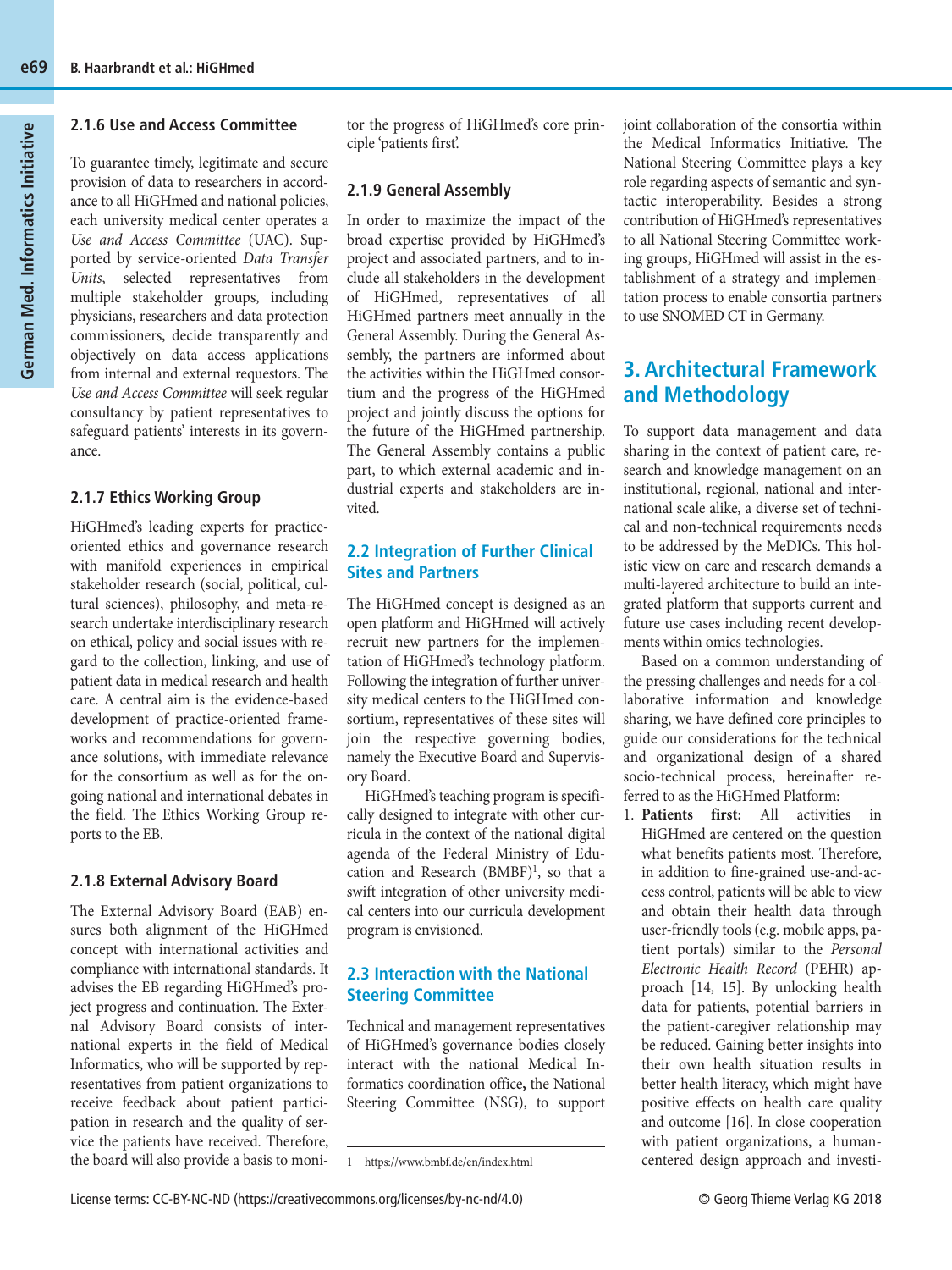gations into how health data could be best visualized and presented to empower patients, will be implemented.

- 2. **Data Safety and Privacy:** Each step in planning the HiGHmed Platform has been undertaken by considering the highest level of data safety and data privacy including the patients' right of informational self-determination. Medical data may only be processed for research purposes after a patient has given his or her informed consent. Based on a finegrained use-and-access control mechanism, usage of medical data by individuals and organizations is strictly controlled, documented and requires authorization through the patient's consent. Patients have the right to revoke their consent at any time.
- 3. **Clinical Relevance:** All components of the HiGHmed Platform are defined along the needs of healthcare professionals and clinical researchers. Clinical relevance, not mere technical feasibility, is the driver for our clinical use cases and design choices. Data management and semantic interoperability have been given the priority.
- 4. **Clinically-led Data Modeling:** It is widely accepted that interoperability is not only a technical challenge. Interoperability must be negotiated between stakeholders. For this reason, healthcare professionals and researchers alike need to be engaged actively to establish semantic interoperability. This creates a new clinico-technical role, the so-called data stewards. Data stewardship implies the professional long-term care of data from design to processing and sharing data for the different purposes (e.g. research, training). Consequently, semantic interoperability needs to be tackled from a domain specialists' view by separating technical implementation aspects from the activity of domain modeling. In particular, we focus on practice-proven, technology-independent formalisms based on open international standards with established tool-support, elaborated artifact versioning, and model lifecycle management.
- 5. **Semantic Traceability:** Semantic models need to be computable and should not be created for specific messaging or

document standards, but serve as definitive models of semantics that can be used to generate downstream artifacts for different purposes such as the definition of user entry forms, XML schemas, data validation schemas, REST APIs, database queries etc. [17]. We consider data steward-supported single-source modeling as a mandatory precondition in a distributed environment to enforce semantic traceability through all system layers at all sites, thus avoiding errors in the local implementation of semantic artifacts.

- 6. **Proven Technology:** To meet the ambitious goals of HiGHmed, we prefer robust and practice-approved technology supported by industry and solidly funded open source projects over research prototypes and proof-of-concepts. Practice-approved to us means wide adaption and incorporation of the technology by regional and national eHealth programs, hospitals and health trusts.
- 7. **Scalability:** While a technical solution needs to be optimized to handle high volumes of complex as well as constantly changing information and clinical workflows, a good balance between technical standardization on the one hand, and flexibility regarding the organization and configuration of each particular MeDIC on the other hand, is needed. For example, automated provision of data to researchers in terms of export formats should be highly flexible in each MeDIC: from export to wellknown analytics tools to contemporary data persistence technologies such as graph databases, semantic triple stores, column-based databases, map-reduce frameworks etc. At the same time, we seek to minimize the requirements needed to connect to the HiGHmed Platform.
- 8. **Sustainability:** It is certain that the underlying technology of the platform will be affected by progress and changes in information technologies. While, for example, REST interfaces are the state of the art for many application scenarios in web-based environments, it is not possible to foresee the development of technology within the next ten years. In ad-

dition, new developments in database technologies need to be incorporated seamlessly without introducing new technological dependencies. Therefore, we seek to externalize knowledge artifacts as clinical content models, terminologies, guidelines, algorithms, queries etc. by expressing them in technologyneutral and open formats, allowing the data and their definitions to migrate from one technology stack to another efficiently.

- 9. **Decentralization:** Patient data will reside at each site. Until access is needed by a network participant and patient consent has been given, no data is transferred to another (partner's) data repository of any kind. Furthermore, we see vast potential in privacy-preserving methodologies and approaches transferring analysis algorithms towards data instead of vice versa.
- 10.**Enable Innovation:** Finally, a technical infrastructure that shall serve a great variety of use cases at the intersection of care provision and research needs to be highly extensible. Therefore, we only consider technologies as appropriate that facilitates the development of new clinical applications, mobile apps and analytics. Omics technologies and sensor data of patient medical devices are already part of new clinical processes. Within HiGHmed, we will incorporate ongoing progress of leading biomedical research in the omics field and healthenabling technologies.

# **3.1 Open Health Platform Architecture**

Based on these core principles, we defined an interoperable, open health data platform, the *HiGHmed Platform*. In accordance with the definition provided by Beale [18], the HiGHmed Platform is designed as a coordinated process that steers the iterative definition of open service interfaces, open system specifications, operating procedures and open clinical information models. Consequently, the following characteristics are essential:

1. **Open Service Models**: all specifications of the provided application programming interfaces (APIs) are openly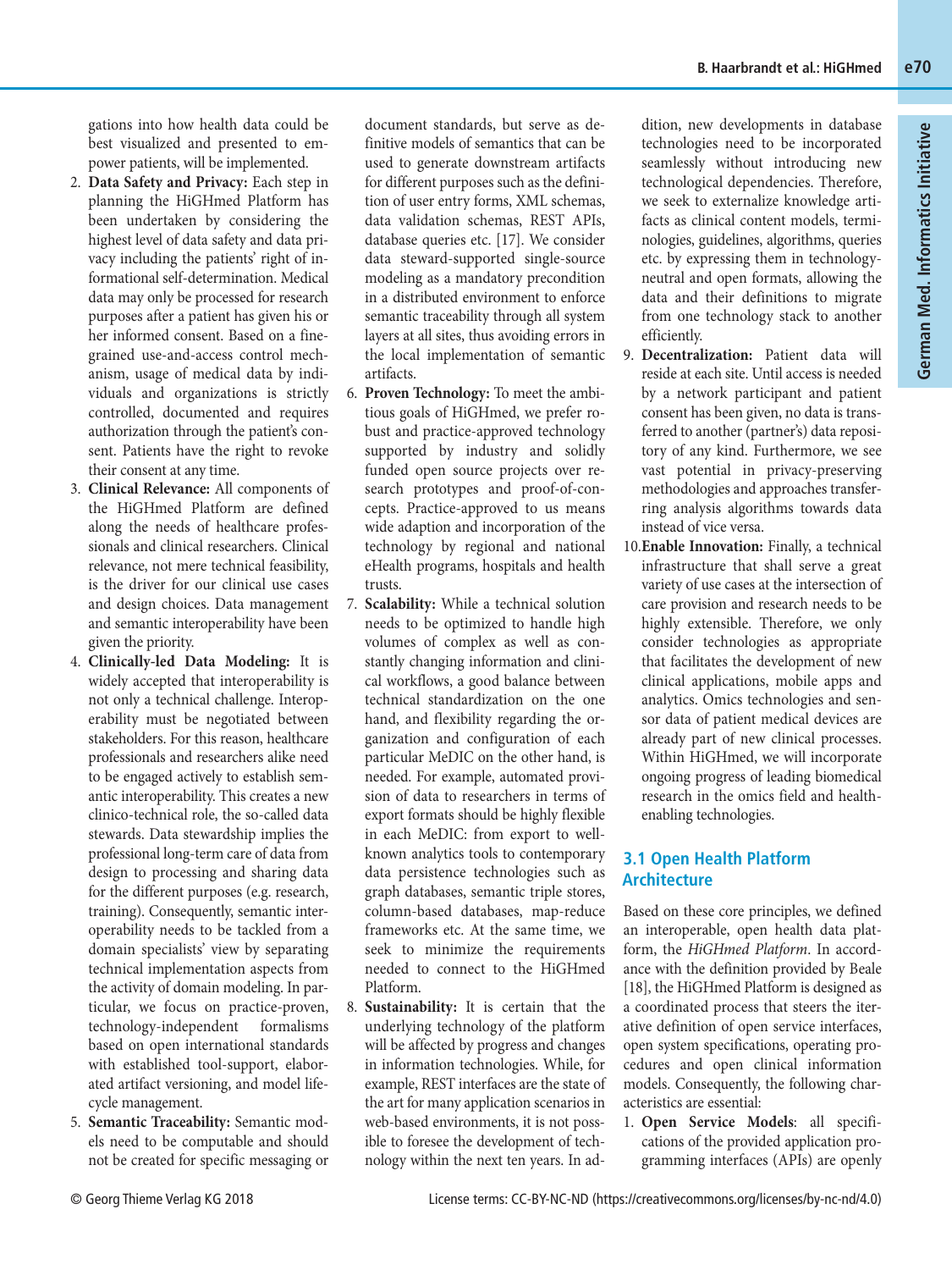- 2. **Open Information Models**: All clinical models are well defined based on established open standards. Data based on these models can be reliably processed and computed in local and distributed environments. In addition, all models defined and reused in HiGHmed are made openly available to the community.
- 3. **Open System Specifications**: All system components and protocols are openly specified using licenses feasible for commercial and non-commercial use, so that every component in the system can be replaced by software from multiple vendors or open source communities.

By providing an open platform architecture, HiGHmed aims to avoid any mandatory procurement of proprietary solutions that would cause vendor lock-in. Instead, participants in HiGHmed are able to acquire relevant components from different vendors, open source initiatives or by selfdevelopment. This architecture aims to foster an ecosystem based on open service interfaces and clinical models. To a large extent, this approach follows the "Connecting Health and Care for the Nation: A Shared Nationwide Interoperability Roadmap" by the US healthit.gov<sup>2</sup>. Developers will be readily engaged in the development of software applications based on clinical and research data, fulfilling the requirements of patients, caregivers and researchers alike.

<span id="page-5-1"></span>▶ Figure 2 provides a high-level view of the platform components and the local information systems on the examples of the MeDICs of Heidelberg and Goettingen. As a basic principle, the HiGHmed approach aims for a careful balance between site-specific configuration of the MeDICs and necessary standardization.

While the hospital information system environment will be the main source for data, relevant information from different healthcare sectors is integrated and made available via the respective regional PEHR based on IHE Cross-Enterprise Document Sharing (Imaging) (XDS-(I)) infrastructures. Local integration layers are built autonomously, due to heterogeneous individual hospital information system landscapes, to optimally address site-specific needs and to ensure provision of data to the HiGHmed Platform in time and with high data quality. Most commonly, this is achieved by establishing extract, transform, load (ETL) processes and by utilizing a communication server. Furthermore, other cross-sectional and longitudinal data sets from registries, clinical trials and networked research projects will be of high relevance. To meet local data analysis requirements, extensions of the HiGHmed Platform, such as adding a *data lake* to the ETL processes, are possible.

The HiGHmed Platform consists of an IHE XDS Affinity Domain combined with an openEHR clinical data repository. IHE XDS-I and Cross-Enterprise Document Reliable Interchange (XDR) profiles form a coarse-grained and scalable distribution service. Fine-grained APIs for data provision and access will be established by openEHR through the Archetype Query Language (AQL) and a REST API based on SMART on FHIR. By using this combination, imaging data as well as (semi-) structured and unstructured data can be managed, distributed and provided within an organization based on shared information models. This way, the HiGHmed Platform provides means to develop a wide range of applications, ranging from small decision support apps, clinical registries and research databases to comprehensive electronic health record components. To support the HiGHmed use cases, new clinical application systems and data analysis apps will be directly developed against the HiGHmed Platform and deployed within the clinical care environment. **Ristalvandret et al.: HiGHmed**<br>
whole data correspond growp of a habitation data, relevant externion terms: correspond for all and and the state of the correspond for all and and the state of the correspond for all and t

To complement the information management capabilities of the platform, knowledge services are connected to the MeDICs to provide external information sources, such as literature and biomedical databases. These are essential to improve clinical care and research activities. Gathering medical information from different databases usually is a time-consuming manual task and needs extensive domain knowledge. A central knowledge connector component for the consortium will act as a "one-stop-shop" for information for users (via graphical user interface) and machines (via API), granting access to commercial and open databases by own API-based services.

To provide data to partners in HiGHmed, data needs to be de-identified and made accessible through a data federation service. On request for a certain research project and based on a patient's consent, his or her data is automatically pseudonymized by a trusted third party (GECKO Institute at Heilbronn University) and afterwards either transferred to the requesting partner or made available in a XDS-based research data mart. Patients will have access to their healthcare information and control access to this by healthcare providers. Exchange of recordlevel data is implemented based on IHE Cross-Community Document Reliable Interchange (XCDR). IHE Cross-Community Access (XCA) is implemented to access data in XDS-based research data marts.

While in general, de-centralization of components is a leading principle, some services need to be implemented inter-organizationally. These services cover information model governance, terminology servers, de-identification, privacy-preserving record linkage, services to involve external parties and more. Since automated anonymization of free-text currently does not achieve 100% sensitivity [19], natural language processing and information retrieval have to be performed within the MeDICs. Thus, free-text data is never processed outside the MeDICs or even exchanged between the MeDICs. If possible, algorithms instead of data are to be exchanged, bringing algorithms to data not vice versa, to prevent massive data transfers for imaging and omics data.

In the long term, we consider the need of data mappings to cause lasting expenses. Therefore, based on the introduction of a collaborative information and knowledge governance process, participants in HiGHmed will have the capability and

<span id="page-5-0"></span>[<sup>2</sup>](#page-5-1) https://www.healthit.gov/sites/default/files/hie-in teroperability/nationwide-interoperability-roadmap-final-version-1.0.pdf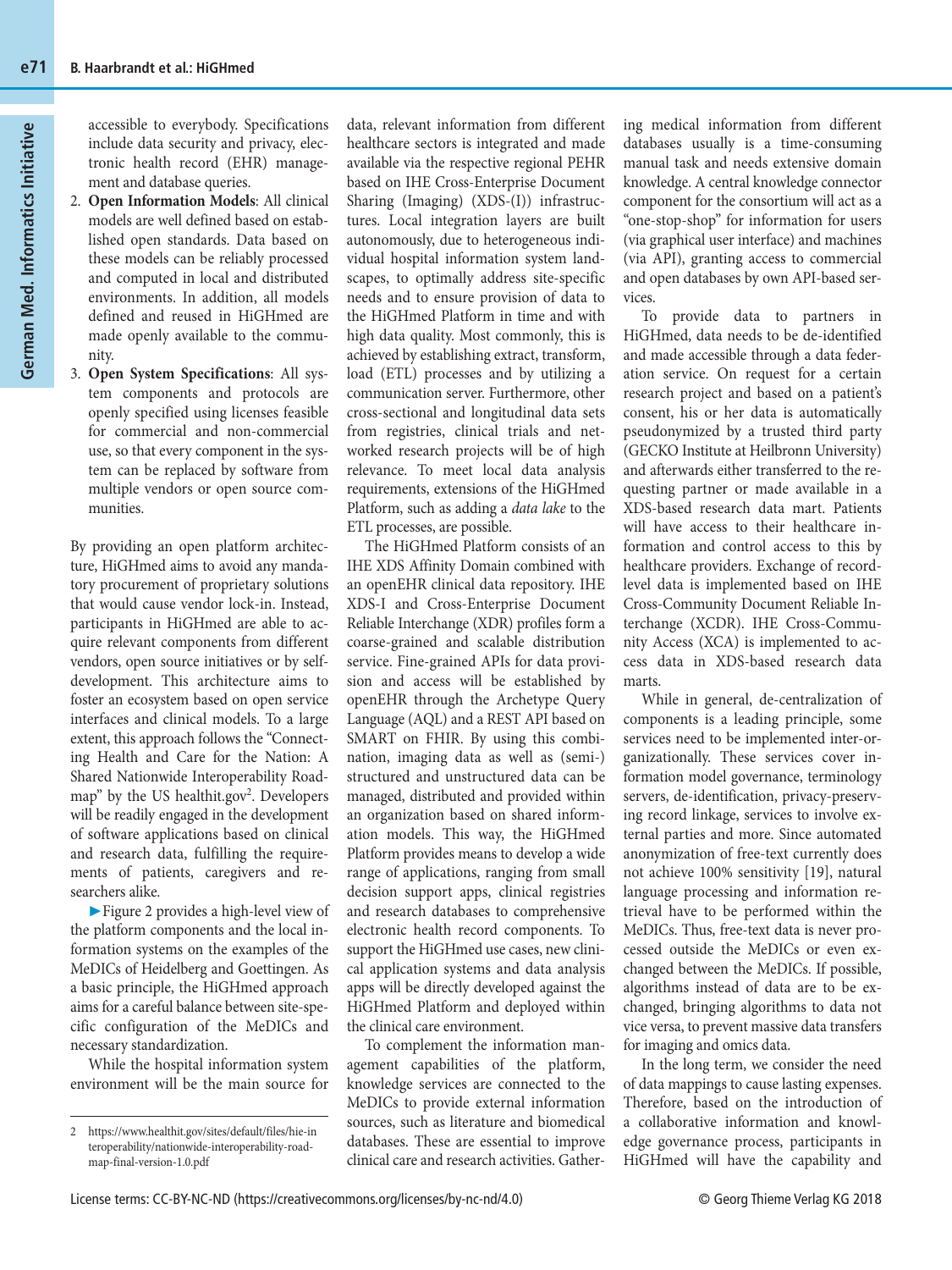

**Figure 2**  High level view of the HiGHmed technical infrastructure on the example of the medical universities of Heidelberg and Goettingen. Blue depicts the existing infrastructure of the partners; yellow depicts the MeDICs; purple depicts interorganizational components.

tooling to iteratively harmonize their data semantics within clinical application systems and research databases. In doing so, newly developed and existing applications can increasingly produce data that can be directly loaded into the clinical data repositories of the MeDIC without laborious ETL-processes and extensive mappings that are costly and semantically lossy. This approach promises to greatly facilitate and streamline the provision of data within HiGHmed and to ensure sustainability.

#### **3.2 Semantic Modeling**

To achieve the ambitious goals of HiGHmed, we consider semantic modeling as one of the most critical parts as this activity will generate the necessary knowledge to safely access data in a cross-enterprise environment with high precision and recall. As eHealth standards and systems will continue to evolve over time, semantic domain models should be built as completely independent entities, separated from specific software products, solutions, or technologies, run by and for domain experts. Thus, we incorporate a multi-level modeling methodology that clearly separates domain knowledge from aspects of technical implementation. As introduced by the openEHR specifications, multi-level modeling uses a concept (called *archetypes)* that allows defining rich and computable metadata models of clinical information by applying constraints on a reference model [20]. An archetype defines the set of information and data structures related to a particular clinical concept. Importantly, the underlying formalism, the *Archetype Defi-* *nition Language* (ADL) provides comprehensive modeling capabilities such as specialization/inheritance, nesting, terminology bindings, version tracking, lifecycle states etc. [21]. Archetypes follow a formal syntax to support the exchange and semantic interoperability of these concepts, but at the same time, they are very close to the mindset of clinicians, being easily edited and interpreted without deep knowledge of technical details. This allows to drive the development of standards by the real-world needs of physicians and to capture their exact clinical needs for complex use cases, which can be represented by arranging and further constraining archetypes within so called *templates* [22].

Archetypes have been adopted by the CEN/ISO 13606 standard and by the HL7 Clinical Information Modeling Initiative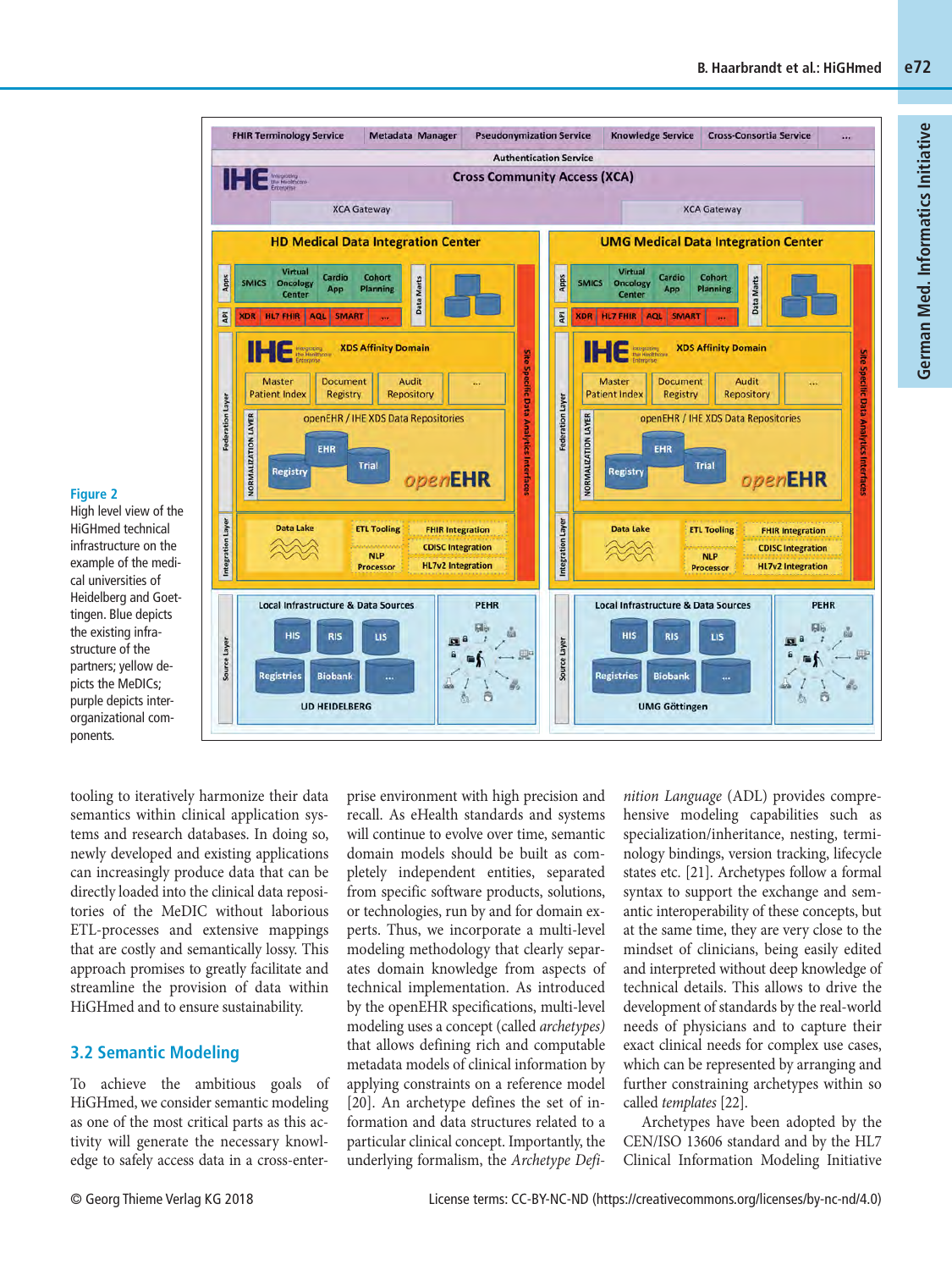(CIMI) [23, 24, 25]. Implying a separation between the software and database representation of data on the one side and the computable and sharable definition of information models and metadata models on the other side, the problem of representing complex and ever changing clinical data in software systems is simplified as changes in the domain layer can be more easily adapted in the software layer [26]. Once archetypes are defined, they represent definite models of semantics that can be used for multiple purposes, including the generation of data capture forms in EHRs, database schemas, transformations, messages, data validation algorithms, data querying, etc. In HiGHmed, we directly deploy archetypes and templates to openEHR repositories to guarantee semantic traceability throughout all sites. Above-mentioned software artifacts are thus automatically and directly created from the experts' domain understanding without the need for manual transformations. As a consequence, all agreed-upon semantics are enforced and guaranteed through all software layers at the vendor-independent data repositories of all network participants.

#### **3.3 Information Governance Model**

We adapted and adjusted the approach that is used by the national archetype governance model of Norway (Nasjonal IKT) to serve as a starting point for the information governance processes within HiGHmed [27, 28]. ▶ Figure 3 shows an overview of the HiGHmed governance process for identifying or defining clinical information models.

The first step is the identification of a need to standardize data items. In the early phase of HiGHmed, these needs will be determined by the selected use cases and by the input of stakeholders like researchers, clinicians and industry partners. At each site, the data stewards of the particular clinical domain take responsibility to gather local needs and to communicate with the superordinate *HiGHmed Modeling Group,* which is responsible for the organization of the cross-enterprise data modeling activities. Upon approval by the Modeling Group, the local data stewards investigate if an archetype is readily available from the international Clinical Knowledge Manager of the openEHR Foundation<sup>3</sup> If not, a first draft archetype is created from scratch. HiGHmed intends to reuse as many archetypes as possible. This will allow to map data on models that have been internationally agreed upon and that are already in practice in several countries. Named reuse will save resources, as many archetypes have been created considering the input of several hundred clinical experts from around the world [29]. Before an archetype is incorporated, data stewards and other domain experts like physicians or researchers will discuss and contribute their local requirements. Additionally, after a technical and functional review, archetypes are approved by all participants and are ready for use in production. By contributing newly developed archetypes to the international community, domain experts and those from different disciplines can be involved in the development of glo-**Example of al. HiGherid**<br>
CC-BY-LICEN and the distribution distribution of a both consistent where the consent of a<br>severe the other as distribution of the constraints due to me, the method of a<br>method of the consent of a

bal standards. As openEHR archetypes are routinely inspected by other standardization development organizations like HL7 to define message formats, this will also help to align our data model with newly emerging messaging standards as HL7 FHIR [30].

#### **3.4 Terminologies**

<span id="page-7-1"></span>Besides the use of a reference model and domain models, terminologies (including ontologies) are the third pillar to achieve semantic interoperability [31]. They are useful to express unambiguous and computable statements about patients and health-related objects, to query clinical data repositories, to combine EHR data with external sources, and to connect structured EHR data with concepts obtained from free-text using natural language processing (NLP) methods [32]. They also help to express local differences in the levels of data granularity by defining site-specific value sets, which are incorporated within templates.

In HiGHmed, we strive to encode data using terminology standards, such as ICD-10, LOINC, and SNOMED CT, where applicable. Due to its comprehensiveness and its progressing development towards an ontology based on formal description logics, we regard SNOMED CT as the core reference terminology for HiGHmed. However, since SNOMED CT cannot cover all aspects of healthcare and already established terminologies have to be considered as well, a coordinated approach on a national and international level is required. Regarding the integration of terminologies within clinical information models, the



<span id="page-7-0"></span>[3](#page-7-1) https://www.openehr.org/ckm/

**Figure 3** Governance process for archetype creation and approval.

Methods Inf Med Open 01/2018 © Schattauer 2018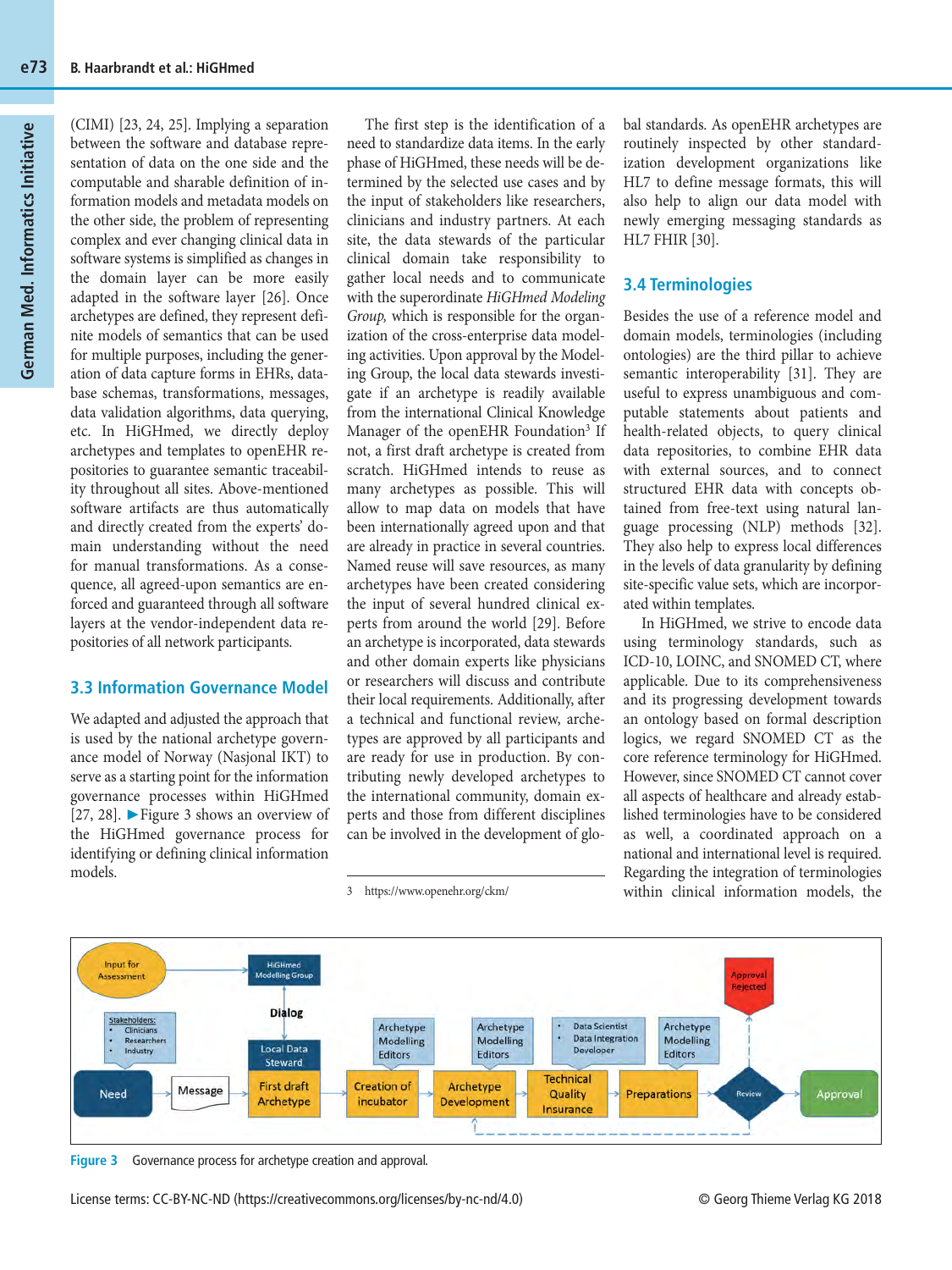HiGHmed Platform uses formally expressible binding mechanisms called *Terminology Bindings,* which are defined by the Archetype Definition Language. Thus, clinical information models and terminologies can complement each other to support data retrieval and querying, data capture and semantic interoperability between disparate sites [21, 33].

Regarding the development, administration, maintenance and distribution of terminologies between different sites, we will start with a setup that relies on the availability of a FHIR Terminology Service interface [34]. While this interface has been defined considering the Common Terminology Services 2 (CTS2) standard of the Object Management Group, it also offers flexibility to interface to other technologies. It provides a simple, yet powerful REST interface to search/query code systems and defined value sets as well as to conduct some basic management functions. To support the use of SNOMED CT, it provides functions to enable subsumption testing, testing for subset membership and subset expansions. Thereby, queries on concepts and value sets will be defined and combined with queries on the data level. If further features or harmonization with a national terminology service is needed at a later stage, the FHIR terminology service could be seamlessly integrated with CTS2 standard (as e.g. incorporated within the Austrian ELGA project [35]). In addition to standard terminologies, there will be a real-world need for HiGHmed-specific terminologies, code lists and value sets. These aspects will need to be coordinated within the Technical Coordination Board of HiGHmed in accordance with national standards.

# **3.5 Data Provision and Distribution Services**

To optimally support health information exchange scenarios with a broad range of participants, it is required that each MeDIC implements an IHE XDS infrastructure including IHE Patient Identifier Cross-referencing (PIX) by providing an individual Master Patient Index (MPI) [36]. Access rights and patient consents require each MeDIC to provide an IHE Healthcare Provider Directory (HPD) and consent management based on IHE Advanced Patient Privacy Consents (APPC). Directed communication will be possible via IHE XDR, a profile for supporting peer-to-peer communication of medical content [37]. Since IHE XD\* defines documents as content-agnostic containers, arbitrary content can be sent using IHE XDR. HiGHmed will use IHE XDR for responding to queries by providing one document per patient. The querying site implements a Document Consumer Actor, and the responding site implements a Document Source Actor. Large amounts of data are not supposed to be sent to the requestor, but instead the algorithms are sent to the data (e.g. omics pipelines in each MeDIC). This approach reduces the amount of data sent, and the requestor will only receive the analysis results.

To realize the workflows of cross-enterprise data federation within the consortium for the technical IHE-based solution, processes like anonymization, pseudonymization, consent management, use and access management (i.e. storing the user request, the integrated data and their analysis results) will be implemented. Not all processes are currently supported by IHE profiles. Hence, new profiles will be developed and ideally agreed upon nationally before proposing them to IHE International (either the IT Infrastructure (ITI) or Quality, Research and Public Health (QRPH) Domain).

# **3.6 Data Validation and Persistence**

To load data into the XDS repository and, thereby, make them available to the HiGHmed Platform, each document is submitted using IHE ITI-41 (IT Infrastructure) messages. As the IHE XDS Registry Actor only accepts metadata for known patients, only data of patients that are already registered at the MPI can be loaded successfully. Each IHE ITI-41 message contains a metadata set that is necessary to create an entry in the XDS Registry. Each openEHR composition submitted to the openEHR repository is formally checked for compliance with the constraints defined in its associated template. This mechanism is completely automated, meaning that all constraints set in the template will be checked for correctness on each data item. In case of a constraint violation, a report is created and sent back to the providing system, giving detailed information about the path of the data element and the type of failure. By using this validation approach, constraint checking does not have to be defined in the ETL-process, but is done automatically from the constraints that domain experts, researchers and clinicians have agreed upon beforehand. This approach facilitates the standardization of data validation in cross-enterprise environments. The Guideline Definition Language (GDL) [38] will complement these constraints by allowing the expression and processing of complex business rules directly referencing archetypes and templates. After successful validation, the data is finally stored in the clinical data repository. As the use of the openEHR Reference Model and templates allows for a fully generic persistence of data, there is no need to make changes to the underlying database. Consequently, newly added data can be queried immediately using the Archetype Query Language or be accessed using the REST interface.

# **3.7 Pipelining Data Analytics**

The representation of data in a canonical and standard-based format not only allows for distributed querying and access via APIs, but facilitates transformations and provision of data in the format that is most suitable for particular data analytics and data mining applications. From the local data repository, all structured data can be (semi-)automatically transformed to a variety of formats. For example, the automated creation of tranSMART and i2b2 data marts is feasible [39]. This is a benefit of using archetypes, which allow to flexibly change clinical models while the transformation algorithms rely on the stable openEHR Reference Model. Thereby, access to a clearly defined and limited set of detailed patient data can be provided timely and without rewriting ETL-processes whenever new data definitions are added to the HiGHmed Platform. Analogously, arbitrary structured EHR data can be automatically transformed to the Web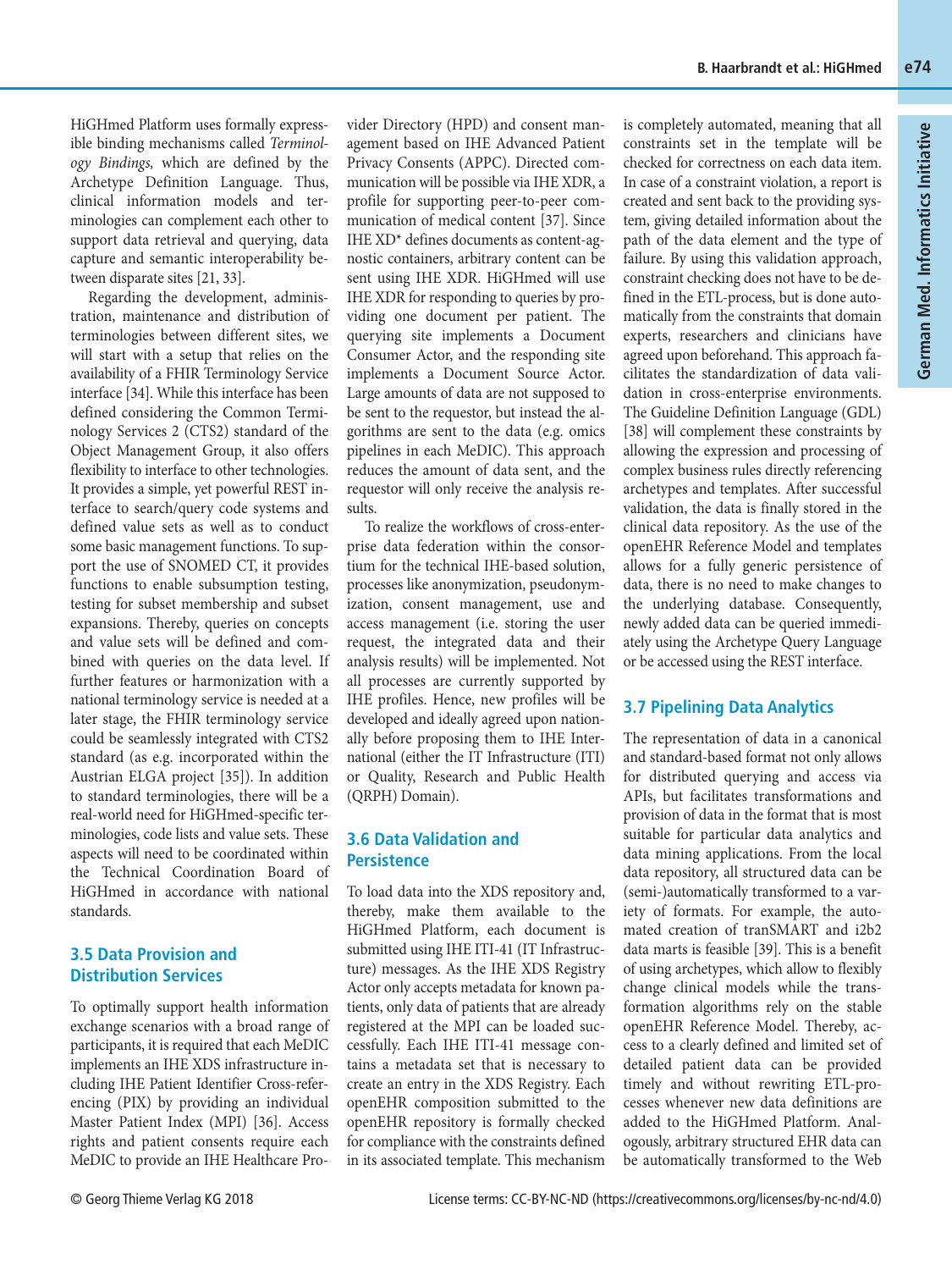Ontology Language (OWL). This allows for easy linkage of data with other sources that are readily available in OWL/RDF formats [40]. This also permits to use the full capability of ontologies of SNOMED CT for reasoning and semantic queries. Apart from of these advanced approaches, automated data exports to relational database tables and interfaces to a range of analytics tools including R, Apache Spark, Apache Drill and Power BI will be supported eventually. The HiGHmed Platform will combine these transformations along with virtual images for the on-demand creation and provision of dedicated data marts for researchers at the local sites, HiGHmed and external partners alike. These data marts will also be stored in an archive.

### **3.8 Querying**

By using openEHR and IHE XD\*, we are able to establish data provision and access at different levels of detail. While IHE XD\* offers a very high-level access to document metadata, openEHR enhances the provision services of IHE XDS by offering the possibility to create fine-grained data queries on structured data sets via the Archetype Query Language (AQL) [33]. ▶ Figure 4 shows an exemplary AQL query. AQL directly references openEHR archetypes and terminologies to establish a semantically enabled, model-based approach to data querying. As AQL statements are defined at the clinical information model level, the execution of the queries is independent of the physical representation of the clinical data in the database layer. Thereby, queries and analytics scripts can be reliably shared between software systems from different vendors and dissimilar MeDICs, which nevertheless incorporate the same set of archetypes. For the HiGHmed Platform, this introduces a way to query data, and deploy algorithms and clinical decision support systems in a highly-distributed environment. By decoupling queries and algorithms from the physical representation of the data, it appears possible to migrate to high-performance databases (incorporating 'big data' technology such as in-memory databases, map reduce frameworks) without the need **External of all straits and all straits are extending the straits and straits are extending the straits and the straits are extending to the straits are extending to the straits are extending to the straits are extending** 

to rewrite any queries or adjust connected decision support systems.

### **3.9 Application Programming Interfaces**

The HiGHmed Platform offers an open and standardized REST API based on openEHR that is flexible enough to implement small apps as well as full-blown EHR systems [41]. Applications in HiGHmed can directly query the MeDIC data repositories or dedicated data marts for analytical queries along with an operational system to collect and manage data. As all underlying implementations of the openEHR standard share the same information models, a seamless exchange between all systems will be possible. To complement openEHR, we will use HL7 FHIR to provide further interfaces for application developers and data exchange [42]. FHIR will be implemented in combination with SMART interface, which has already led to a multitude of useful health applications that aim to access data in a standardized way [43].

#### **3.10 Use and Access Management**

▶ Figure 5 depicts a basic workflow for use and access management. Based on the shared metadata model, AQL queries are directly defined by the requestor via a drag and drop user interface. These queries are distributed to all relevant sites to provide counts of matching patients. Eventually, the requestor receives aggregated counts grouped by sites. Next, to access the record-level data for statistical analysis, the research project is proposed to all relevant institutional review boards (IRB). After approval, the requestor sends a data access  request via the local Data Transfer Unit (DTU) to the local Use & Access Committee (UAC). After a positive vote, the DTU uses the information from the data access request form to obtain a list of eligible patients. Afterwards, an IHE Document Consumer Actor uses this list along with optional constraints on document types and temporal constraints to query the IHE XDS Registry Actor. Based on the particular requestor, all access rules defined by the patients' HiGHmed consent documents are checked based on IHE APPC. Then, using an IHE ITI-43 transaction (Retrieve Document Set), all applicable documents and data sets are retrieved by the Data Mart Manager and automatically loaded into an instance of the openEHR repository data mart which can be accessed by the requestor.

# **4. Use Cases**

HiGHmed's three prototypical clinical use cases were chosen deliberately, reflecting typical, frequently occurring, yet quite diverse research questions and care scenarios that require seamless data sharing and integration. The three use cases entail diverse challenges in terms of data protection and privacy, including clinical use of genome sequencing data (oncology), continuous longitudinal monitoring of physical activity (cardiology), and cross-site analysis of patient movement data (infection control). While the use cases will demonstrate the capabilities of the HiGHmed Platform to serve as foundation for diverse and complex clinical and research application systems, they are also designed to deliver immediate added value for clinical care and

```
SELECT
     e/ehr_status/subject/external_ref/id/value, 
diagnosis/data/items[at0002.1]/value FROM 
    EHR e 
         CONTAINS Composition c[openEHR-EHR-COMPOSITION.problem_list.v1] 
             CONTAINS Evaluation diagnosis[openEHR-EHR-EVALUATION.problem-
diagnosis.v1] WHERE 
     c/name/value='Current Problems' 
    AND diagnosis/data/items[at0002.1]/value/defining_code matches { 
terminology://SnomedCT/hierarchy?rootConceptId=50043002 }
```
**Figure 4** This sample AQL query shows the capability of AQL to incorporate terminologies within queries: an URI directs to the SNOMED-CT terminology and additionally states an instruction to apply a "hierarchy" function call to retrieve all descendants of the given concept.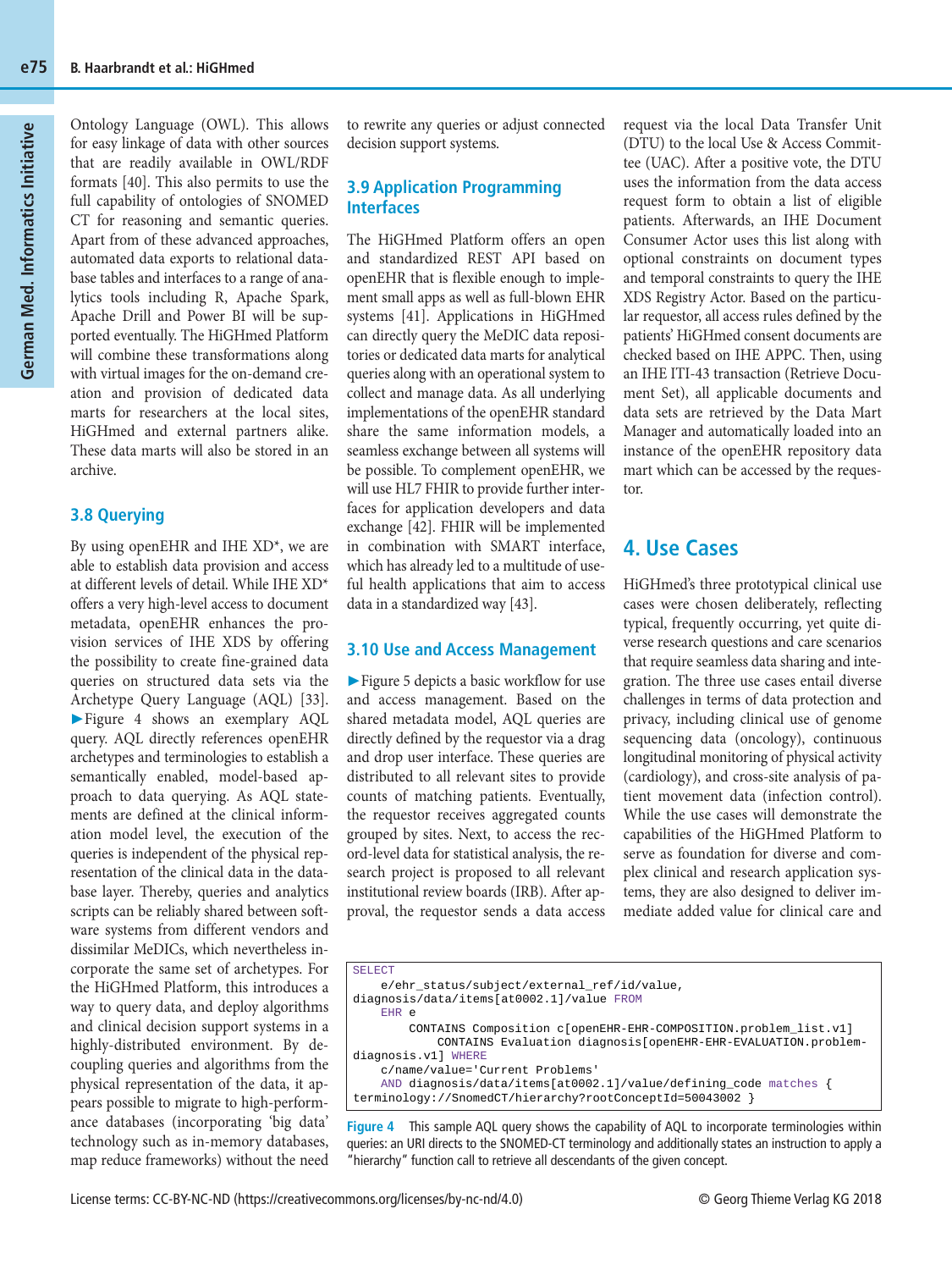**German Med. Informatics Initiative**

German Med. Informatics Initiative



**Figure 5**  Basic technologysupported workflow of the use and access management.

all involved stakeholders. Patient participation is given highest priority, and, thus, each of the medical uses cases is tightly intertwined with ethical research and considerations. Our use cases will provide practical case studies and training ground for the educational activities.

# **4.1 Oncology**

Cancer diseases of the liver, pancreas and the bile duct system are collectively classified as carcinomas of the hepato-pancreato-biliary (HPB) tract. HPB cancers are among the most challenging malignancies that patients and oncologists face. The personalization of diagnosis and treatment of HPB cancer diseases is an emerging approach that requires highly complex methods such as multi-modal imaging, individualized radiotherapy planning, germline and cancer genome sequencing. Moreover, many recent scientific reports emphasize the power of molecular stratification and

imaging biomarkers, indicating that specific (germline and somatic) genomic, radiomic, radiogenomic, epigenetic, or gene expression alterations and pathway dysregulations not only define cancer development and progression, but also mediate therapeutic resistance [44]. However, to what extent individual molecular signatures correlate with certain patient characteristics (e.g. with clinical presentation at onset or with metastatic pattern), or with specific phenotypic features on radiological imaging or histology, is largely unknown [45].

For this reason, the overall aim of the use case oncology is to establish a functional infrastructure based on the HiGHmed Platform, which supports patients and clinical research as well as collaborative decision making by providing historical patient and study data from participating sites as well as external background knowledge to retrieve and provide

the most relevant information for each individual case at the decision point.

To meet these complex requirements, we will iteratively establish an integrated application system called virtual oncology center (VOC). The VOC will be built upon the APIs of the HiGHmed Platform and provide a technical and organizational infrastructure to be used for consultation, second opinion, tumor boards, informed treatment decisions, decision support, and knowledge discovery not only between the participating centers, but also with referring doctors and hospitals, and with patients. Besides features to support typical workflows to establish cross-enterprise tumor boards (request management, scheduling, preparation, meeting, finalization), the VOC will enable the iterative development and deployment of applications that will allow sharing and visualization of detailed information about a patient's course of treatment and that will help to identify similar cases and provide knowledge in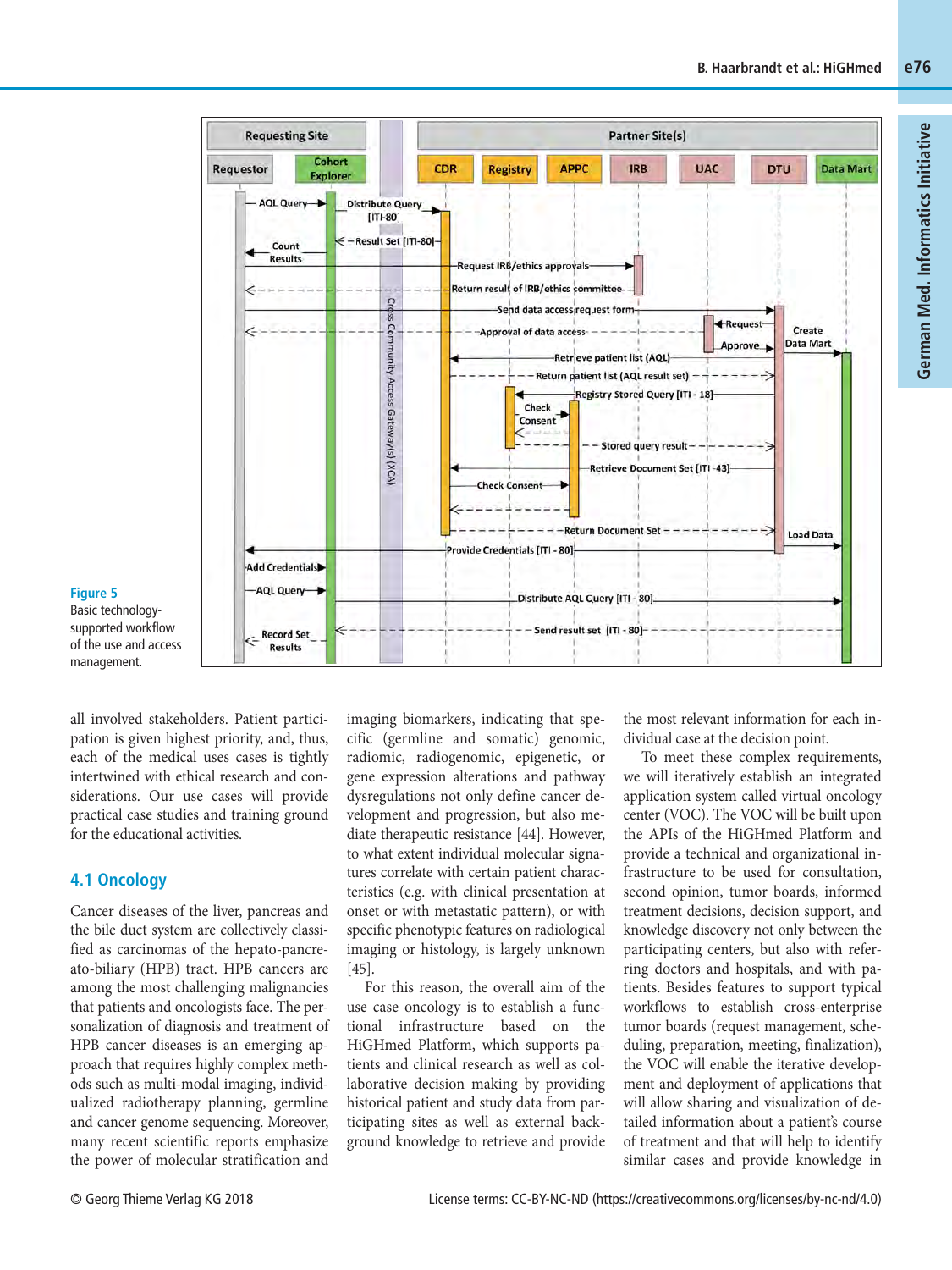order to support collaborative decision making for selected patients. For data sharing and visualization, the VOC will use the capability of the HiGHmed Platform to store structured as well as unstructured data of patients in a coherent, longitudinal clinical data repository based on IHE XDS(-I) and openEHR. This includes clinical, pathologic, genetic and genomic, radiologic and radiotherapy data. While IHE XDS will provide a consistent description of document types and well-defined data access mechanisms, openEHR (combined with terminologies and nomenclatures including LOINC, UCUM, SNOMED CT, ICD, ICD-O and OPS) will enable meaningful processing and visualization of particular clinical observations and preconditions. This way, the course of treatment can be provided to all participants to support the preparation of a cross-organizational tumor board. Based on structured and harmonized data, similar patients will be searched for and identified across all sites. The data of similar patients can then be used to discuss treatment options and anticipated outcome. While such an approach will firstly need to rely on pre-defined and parameterized AQL queries providing an unsorted result set, semantic similarity measures based on machine learning and ontologies will be introduced in the midterm to allow "querying by example" and to provide a meaningful ranking of similar patient profiles.

#### **4.2 Cardiology**

Heart failure still represents one of the most common reasons for hospitalization worldwide. Morbidity and mortality remain high: 5-year survival for patients with decompensated heart failure is 40 % [46] despite advances in drug and device therapy. Importantly, prognosis and quality of life of heart failure patients markedly worsens with every hospitalization due to deterioration of heart failure. Therefore, it is crucial to identify patients at high risk for heart failure hospitalizations to intensify or innovate current treatment strategies, hence avoid heart failure hospitalizations and improve prognosis as well as quality of life of these patients.

The use case aims to identify disease/ data patterns in heart failure patients indicating an increased risk for future heart failure hospitalizations by integration of different data sources to tailor personalized treatment strategies improving prognosis, morbidity and quality of life. High quality and harmonization of data will be crucial to ensure valid results gained by data integration and development of algorithms for high-risk patient identification. As nonparametric, clinical patient data obtained from hospital information systems (e.g., patient history and clinical examination documented in patient records) regularly are of low or non- sufficient quality, first, a standardized set of validated and high quality clinical data is collected. This is an important requirement to ensure proper development of algorithms identifying high-risk patients, which have to be successfully applied also on non-validated, lower quality health care and patient data in the long term. Also, standardized and harmonized parametric analytical data (e.g. clinical chemistry, ECG, echocardiography) will be integrated. In addition, new sensor technologies will be applied to integrate longitudinal data such as heart rate, physical activity as well as subjective patient-related outcomes (mobile patient app). Harmonized and integrated data will be correlated to events of heart failure hospitalizations longitudinally collected by telephone questionnaires conducted by a heart failure nurse. Finally, the therapeutic value of disease/data patterns obtained by data integration indicating high-risk for heart failure hospitalizations will be prospectively validated in a clinical intervention trial. **Exteriorist et al.: HiGHmed**<br>
Soulter as uspect when the secure aims or idealize paisers in depth/creative and the pair of the state of the state of the state of the state of the state of the state of the state of the sta

The HiGHmed Platform will allow to analyze and later treat many more patients than each center could realize alone. With a standardized infrastructure, this may easily be extended to other centers. Thereby, it provides a solid foundation to move forward into personalized medicine. In addition, the quality and reliability of data capture will be substantially improved because of binding rules for all centers for the data sets. Furthermore, the cardiology departments in Heidelberg, Goettingen, and Hannover can link their own high quality cross-sectional and longitudinal datasets (registries, cohorts, HIS, clinical trials) with the MeDIC data.

#### **4.3 Infection Control**

This use case was chosen to demonstrate the HiGHmed Platform's capabilities for the detection of complex, multi-case interrelations in a data-rich, highly relevant environment with heterogeneous data sources. While infection surveillance is already in place in hospitals as well as on a national scale, it frequently suffers from a lack of data standardization and, consequently, from limited data integration, and limited and timely availability of relevant data. Actual infection outbreaks are rare events, stressing the need for hospitals to join forces and their data to uncover transmission mechanisms and evaluate prevention measures.

Multidrug-resistant organisms (MDRO) and their outbreaks are a major challenge nowadays for healthcare systems all over the world. Hospitals represent settings in which MDRO often occur in both a single patient and in a group of patients representing clusters and outbreaks. Healthcareassociated infections (HAI) are a major cause of excess patient morbidity and mortality, and cause significant added expenses for hospitals. The cumulative burden of the six most frequent HAIs was higher than the total burden of all other 32 communicable diseases in a recent study in the EU [47].

Failures in early recognition of transmissions and clusters result in large outbreaks that are difficult to contain. Clusters can remain undetected since transfers of patients between wards or institutions occur frequently, and microbiological detection of phenotypically similar pathogens at different spatiotemporal scales might not be considered as epidemiologically connected. Current human-based integration of information is error-prone and time consuming. The primary aim of this use case is to integrate all necessary pathogenrelated data to establish a *smart infection control system* (SmICS). This will support interactive visualization of aggregated patient and pathogen movement data for the identification of crossing points, the exploration of transmissions, clusters and outbreaks and for deriving hypotheses about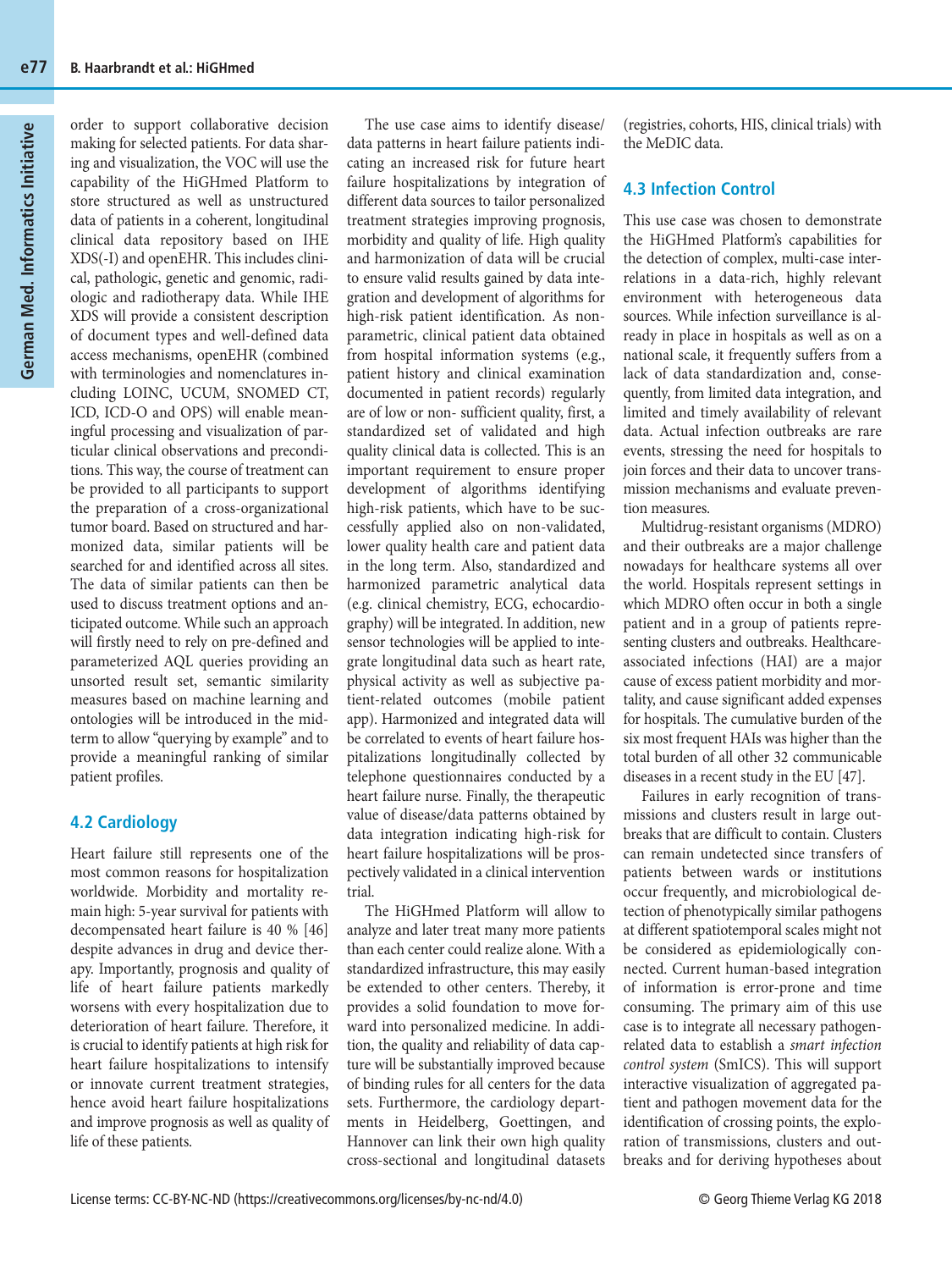new transmission pathways. In a second step, algorithmic detection of clusters and genuine outbreaks will be introduced. Our long-term aims include (1) setting up evidence for the adequate time point and mode of infection control measures, (2) supporting differentiation between colonization and infection, and (3) finally harmonizing infection control policies based on evidence-based standards.

SmiCS will be implemented as a HiGHmed Platform application on the basis of generic APIs, using shared semantic models for multiple clinical and organizational data sources, and therefore will be transferable across sites. With regard to new, non-standardized data sources, e.g., patient movement data or organizational data, which exist on different levels of detail at each of the partner sites, we expect particular benefits from HiGHmed's flexible, multi-level cross-enterprise modeling approach as well as from its scalability to facilitate roll-out. As a starting point, a minimal data set (MDS) has been defined, comprising of the following essential elements: basic patient and case data including demographics, diagnoses and procedures along with specific data relating to infectious diseases; microbiological, clinical chemistry and hematology lab data, e.g. microbiological culture results, including resistance patterns and molecular test results; movement data, including the allocation to a ward or a single room, bed occupancy.

# **5. Educational Concept**

HiGHmed addresses the urgent needs to adapt the teaching systems in health and Medical Informatics to new didactic options based on digital learning and teaching formats. The teaching and training module of HiGHmed tries to address three major goals, all of which need new technical solutions to become operational in Germany:

- 1. Install interoperable teaching platforms for digital media in various curricula,
- 2. Develop a technical toolbox for the production of media for the platform, and
- 3. Demonstrate functional operation and evaluate acceptance.

To achieve these goals, a kernel of seven different curricula collaborates, reflecting the results of a two-year analysis regarding utilization of digital teaching formats in German curricula and how to speed up their use by the Federal Ministry of Education and Research. The group is open for additional partners.

Germany has a highly developed teaching system, which is strongly regulated. Therefore, it is a great challenge to adapt to the digital transformation of educational processes in science and economy despite many problems already published. One example is the curricular field, which brings together informatics, engineering, and health. Not only have the existing BSc and MSc curricula to be adapted – also new formats for lifelong learning and advanced training have to be set up for all levels of professional performance in medical informatics as well as other fields of health care or research. This process of change has three major dimensions: (1) develop new digital curricular formats, which can be used in different teaching and training scenarios, (2) update training methods, environments, and teachers based on current concepts of digitalization in higher education, (3) adapt the examination schemes and certification procedures accordingly.

<span id="page-12-2"></span>The HiGHmed curricular project will build on existing e-learning platforms like the open source learning management sys-tems ILIAS<sup>[4](#page-12-0)</sup> or Moodle<sup>5</sup>, which are operated in many universities and universities of applied sciences and arts in Germany. However, the local platforms are typically integrated into the operational teaching processes according to the local set ups. Apart from mapping modular learning content, external learning modules can also be integrated into the HiGHmed e-learning platform. This makes it possible to share learning modules across locations as well as to integrate innovative learning applications. Furthermore, e-learning platforms enable the implementation of various didactic learning concepts such as blended learning, instructional as well as self-directed or collaborative learning.

Following a competency-based approach, education and training offerings are designed to provide students in Medical Informatics and medicine as well as MIprofessionals, physicians and other health professionals and clinical researchers with key competencies in data-management, analysis, and decision-support procedures in clinical care and clinical research.

Therefore, each participating curriculum prepares one teaching subject to be usable and evaluable at different other universities, addressing different aspects of the overall competency-based approach. To update the group on international developments and experience, annual workshops with leading methodologists will be arranged. To utilize industrial developments, a close collaboration has been started with industrial partners like Siemens Healthineers and Ada Health.

The evaluation process will be set up in a standardized way for all participating universities to allow transparency of project progress to international evaluators.

The educational project was prepared in several national meetings in 2017. It was decided to set up the following thematic framework as it addresses those aspects of health, where the digital transformation will push major changes and causes major needs for educational updates (responsible teaching groups named in brackets):

- 1. Medical Imaging Technologies and Data (HAWK-HHG)
- 2. Health-Enabling Technologies and Data (TU-BS)
- 3. Image- and Signal-Based Assistance Systems (HHN)
- 4. Advanced Concepts of Data Analytics and Curation (HSH)
- 5. Reliable Use of Data in Research and Care (MHH)
- 6. Citizen Centered Medical Information Management (UKL-HD)
- 7. Decision Support in Medical Care (UMG)

At the beginning of the main HiGHmed funding phase in 2018 six separate working streams have been started: (1) an internal skill update of international experiences in new digital teaching concepts, (2) setting up of a team of experts representing each site and working together, (3) developing **German Med. Informatics Initiative**

German Med. Informatics Initiative

<span id="page-12-1"></span><span id="page-12-0"></span>[<sup>4</sup>](#page-12-2) https://www.ilias.de/

https://moodle.org/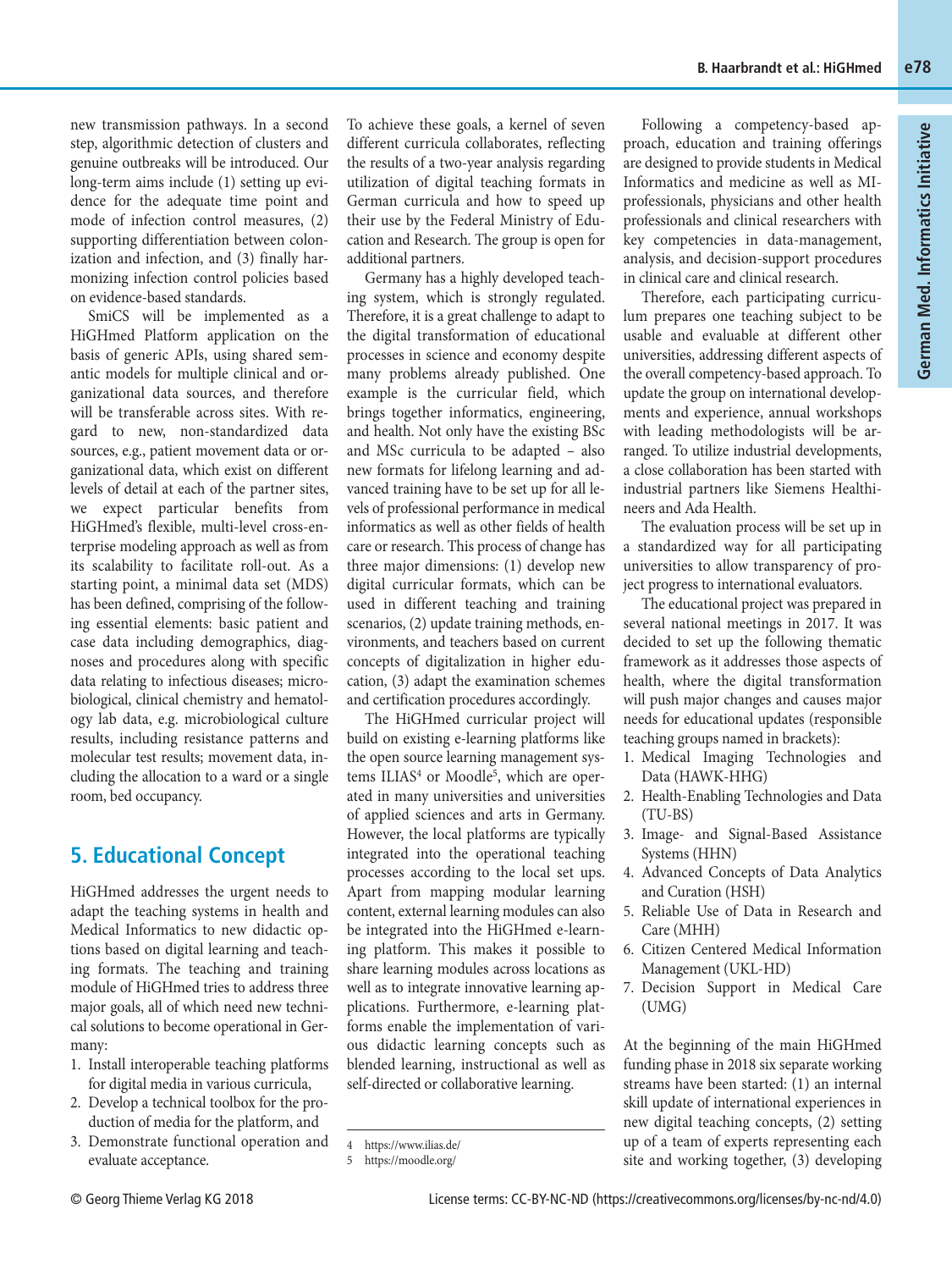the technical basis for nationwide usable teaching units, (4) building up the specialized content in relation to targeted groups, (5) designing a set of workshops for decision makers of how they can make use of the new modules, and (6) adapting the regulatory system to the new formats developed.

It is expected that the project will raise major interest from many sides in the German teaching system. The years until 2020 will be used to become operational, so that evaluators can check innovation and readiness for everyday use and whether the above-mentioned aims were reached. The years after 2020 will focus on daily operations, new content, and quality management by user evaluation.

The ambitious project can only be successful if it is possible to map international theoretical and practical experience into the highly regulated German environment and to provide and maintain a digital education infrastructure, which allows to run digital Medical Informatics teaching units continuously for many years. If successful, the project will be a milestone in German educational development under the digital change [48, 49, 50].

# **6. Discussion**

During the planning phase and, more recently, during the start of the implementation phase of HiGHmed, the anticipated need for a shared information governance between all sites has already been noticeable. Bringing together clinical stakeholders from several university hospitals revealed that data integration approaches can only be the starting point for long-term collaboration. For example, no technological or human intervention can realistically compensate missing or incomplete data that can occur due to variances in the treatment processes and the associated medical documentation. Another challenge is the tension between the need for structured and highly standardized data for reliable computability, analytics and decision support and the freedom of expression and efficiency of free-text documentation. While within HiGHmed, we will incorporate contemporary natural language processing technologies, we also need to investigate advanced methods to better combine these two documentation approaches to equally address the needs of caregivers and researchers.

Moreover, while we seek to address the vast technological challenges of secondary use in the healthcare domain by specifying a scalable and open platform architecture, we consider the need to drive a cultural change as critical to achieve the ambitious goals of HiGHmed. For this reason, being able to build a strong coalition with selected clinical experts from all participating sites that are well-known as innovators and opinion leaders in their field, has already been regarded a key accomplishment. Senior clinical leaders have been involved early on in the definition of the use cases and the design of the HiGHmed Platform. Being able to provide real-world success stories will help to establish needed trust towards the MeDICs and the HiGHmed consortium. Meanwhile, these clinicians and researchers will also function as hubs to motivate peers to participate in forthcoming projects. This way, we intend to bridge potential chasms between early adopters and the majority group of users, demonstrating mutual benefits. The above measures will be accompanied by an introduction of HiGHmed concepts into curricula for medical students and medical information specialists alike, and into the continuing education of physicians and researchers in biomedical science. **Extended at a track of the commons of the commons of the commons of the common system at a material of the common system at the common system at the common system at the common system at the common system at the common sy** 

By introducing an open platform approach to all participating hospitals and the DKFZ, HiGHmed pushes for a paradigm shift that provides means to center future clinical application systems around patients' data, and not vice versa. In so doing, the vast amount of patient data could finally be able to outlive the ephemeral software systems they were recorded with. Only the use of harmonized information models, syntax and terminologies right from the beginning of the data lifecycle will ensure semantic scalability and cost effectiveness in the long run. By introducing a shared information governance between disparate organizations and by introducing the capability to build comprehensive EHR applications grounded on a shared semantic layer, reuse of data will be highly facilitated. By supporting a broad set of emerging standards, including IHE XDS, openEHR and HL7 FHIR, and through the provision of an open system specification of the platform architecture, we seek to foster the establishment of an application ecosystem. In this regard, a clear commitment of the mandating hospitals will be needed to establish confidence on the industry side to develop applications based on the platform.

However, before a sufficient level of interoperability can be achieved 'by design', the HiGHmed Platform will need to deal with challenges of today's hospital information systems in terms of heterogeneity, data quality issues, consistency and more. Hence, the incorporation of data stewards is a bare necessity to ensure the enforcement of the FAIR principles and a sufficient level of data quality.

Furthermore, to reach its full potential, several legal and ethical challenges need to be addressed within HiGHmed and on a national level. For example, the definition of a national patient consent model is a highly complex task, which is beyond the scope of the HiGHmed project. Therefore, working with interim solutions will likely be needed to be able to include patients and, thereby, demonstrate the additional value of the HiGHmed Platform within the selected use cases. Another example for external dependencies is the establishment of SNOMED CT within HiGHmed and on a national level. Although the HiGHmed Platform is technically ready to leverage this terminology, a nationally coordinated effort is needed to provide localization and maintenance.

Within HiGHmed, we contemplated lessons learned from comparable projects. Collaborative infrastructures for increasing case numbers for certain diseases have been developed at National Institutes of Health (NIH) and within National Library of Medicine (NLM) funding activities for many years. As a result, tools like SHRINE [51, 52], i2b2 [53, 54] and tranSMART [55] have been implemented. The Shared Health Research Information Network (SHRINE) relies on a proprietary data model for mapping locally collected data to a head node, enabling all data to be kept locally (according to US HIPPAA rules),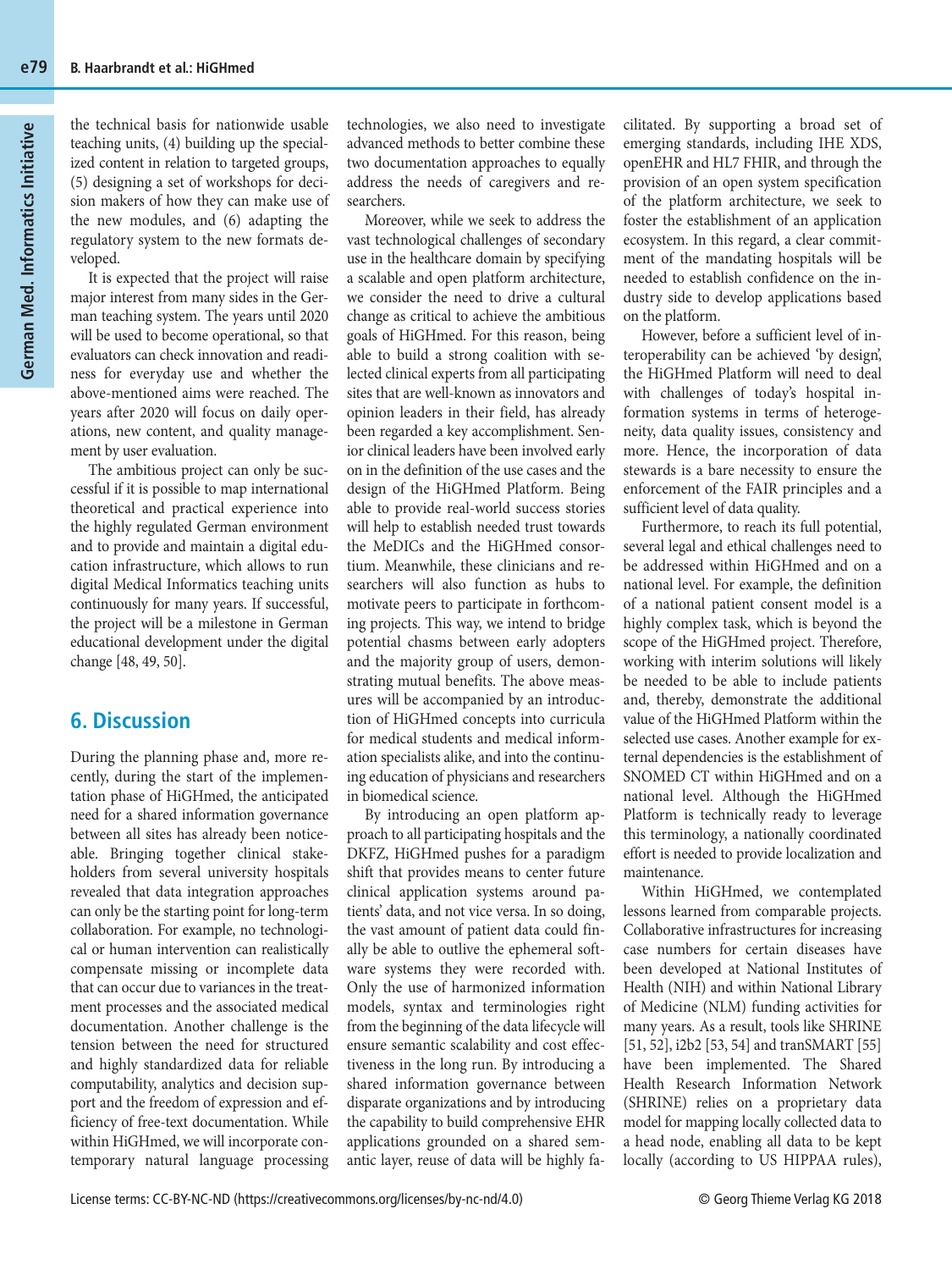while at the same time making metadata accessible to external partners. However, data sharing on patient record-level is not yet commonly done. SHRINE participants compose their queries in i2b2 and receive aggregated results. tranSMART – a "cousin" of i2b2 sharing its data model – represents a modern data integration platform with the ability to flexibly include new analytics features for both high and low dimensional data via a plugin concept for R scripts. i2b2 and tranSMART fall short to address challenges regarding semantic interoperability and standardized interfaces to decision support systems. European initiatives include Electronic Health Records for Clinical Research (EHR4CR) [56], using i2b2 and standardized terminologies to leverage de-identified data from multiple sites to streamline feasibility assessment and recruitment of clinical trials. Finally, the SHARP consortium, which involved institutions such as Mayo Clinic, Intermountain Healthcare and MIT [57] investigated the establishment of large-scale health record data sharing including normalization using clinical information models (Clinical Element Models), natural language processing, and highthroughput phenotyping. This approach did not introduce the iterative development of an open platform that could be used to develop applications within the care provision based on a standard-based EHR architecture and shared semantics.

During the iterative development of the platform, we expect further challenges to occur. Questions regarding intellectual property, new (European) data privacy regulations (i.e. EU General Data Protection Regulation [58]), data sharing policies, the optimal inclusion of the patients and more will require an agile and explorative approach to develop a technical and organizational framework that is scalable on a national or even international level.

#### **Acknowledgment**

For the educational concept section, in addition to Otto Rienhoff, Petra Knaup-Gregori, Inga Kraus, and Michael Marschollek, the following persons have contributed: Marianne Behrends, Rolf Bendl, Oliver J. Bott, Thomas Deserno, Mark Hastenteufel, Martin Hirsch, Volker Lang, Christoph Rußmann, Bernd Stock, Thomas Wetter, and Peter Wuebbelt.

# **References**

- 1. PricewaterhouseCoopers. Transforming Healthcare through Secondary Use of Health Data. 2009.
- 2. Rasmussen LV. The electronic health record for translational research. J Cardiovasc Transl Res 2014; 7(6): 607–614.
- 3. Sutherland SM, Kaelber DC, Downing NL, Goel VV, Longhurst CA. Electronic Health Record-Enabled Research in Children Using the Electronic Health Record for Clinical Discovery. Pediatr Clin North Am 2016; 63(2): 251–268.
- 4. Liao KP, Cai T, Gainer V, Goryachev S, Zengtreitler Q, Raychaudhuri S, et al. Electronic medical records for discovery research in rheumatoid arthritis. Arthritis Care Res (Hoboken) 2010; 62(8): 1120–1127.
- 5. Hersh WR. Adding value to the electronic health record through secondary use of data for quality assurance, research, and surveillance. Am J Manag Care 2007; 13(6 Part 1): 277–278.
- 6. Dentler K, ten Teije A, de Keizer N, Cornet R. Barriers to the reuse of routinely recorded clinical data: a field report. Stud Health Technol Inform 2013; 192: 313–317.
- 7. Chute CG, Beck SA, Fisk TB, Mohr DN. The Enterprise Data Trust at Mayo Clinic: a semantically integrated warehouse of biomedical data. J Am Med Inform Assoc 2010; 17(2): 131–135.
- 8. Lowe HJ, Ferris TA, Hernandez PM, Weber SC. STRIDE – an integrated standards-based translational research informatics platform. AMIA Annu Symp Proc 2009; 2009: 391–395.
- 9. Danciu I, Cowan JD, Basford M, Wang X, Saip A, Osgood S, et al. Secondary use of clinical data: the Vanderbilt approach. J Biomed Inform 2014; 52: 28–35.
- 10. Tian Q, Price ND, Hood L. Systems cancer medicine: towards realization of predictive, preventive, personalized and participatory (P4) medicine. J Intern Med 2012; 271(2): 111–121.
- 11. Tanaka H. Omics-based medicine and systems pathology. A new perspective for personalized and predictive medicine. Methods Inf Med 2010; 49(2): 173–185.
- 12. Mirnezami R, Nicholson J, Darzi A. Preparing for precision medicine. N Engl J Med 2012; 366(6): 489–491.
- 13. Wilkinson MD, Dumontier M, Aalbersberg IJ, Appleton G, Axton M, Baak A, et al. The FAIR Guiding Principles for scientific data management and stewardship. Sci Data 2016; 3: 160018.
- 14. Schreiweis B, Bronsch T, Stein KE, Nost S, Aguduri LS, Brandner A, et al. An architecture for the integration of clinical data from a PEHR in a regional research platform. Stud Health Technol Inform 2016; 228: 272–276.
- 15. Brandner A, Schreiweis B, Aguduri LS, Bronsch T, Kunz A, Pensold P, et al. The patient portal of the personal cross-enterprise electronic health record (PEHR) in the Rhine-Neckar-Region. Stud Health Technol Inform 2016; 228: 157–161.
- 16. Koh HK, Brach C, Harris LM, Parchman ML. A proposed 'health literate care model' would constitute a systems approach to improving patients' engagement in care. Health Aff (Millwood) 2013; 32(2): 357–367.
- 17. Beale T. Semantic scalability the core challenge in e-health. 2014 [cited 2018 Jan 27]. Available from: https://wolandscat.net/2014/12/15/sem antic-scalability-the-core-challenge-in-e-health/.
- 18. Beale T. What is an 'open platform'. 2014 [cited 2018 Jan 27]. Available from: https://wolandscat. net/2014/05/07/what-is-an-open-platform/.
- 19. Stubbs A, Kotfila C, Uzuner Ö. Automated systems for the de-identification of longitudinal clinical narratives: Overview of 2014 i2b2/UTHealth shared task Track 1. J Biomed Inform 2015; 58 Suppl: S11–S19.
- 20. Baclawski K, Kilov H, Beale T. Archetypes: constraint-based domain models for future-proof information systems. In: Baclawski K, Kilov H, editors. Eleventh OOPSLA Workshop on Behavioral Semantics: Serving the Customer. Northeastern University, Evanston, IL, USA, 2002. p. 16–32.
- 21. openEHR Foundation. Archetype Definition Language ADL2. 2018 [cited 2018 May 9]. Available from: http://www.openehr.org/releases/AM/latest/ docs/ADL2/ADL2.html.
- 22. Garde S, Knaup P, Hovenga E, Heard S. Towards semantic interoperability for electronic health records. Methods Inf Med 2007; 46(3): 332–343.
- 23. Kalra D, Lloyd D. ISO 13606 electronic health record communication part 1: reference model. ISO 13606–1. Geneva: ISO; 2008.
- 24. Archetype Modeling Language (AML). 2018 [cited 2018 May 9]. Available from: http://www.omg.org/ spec/AML/.
- 25. Clinical Information Modeling Initiative (CIMI) [cited 2018 Jan 27]. Available from: http://www. opencimi.org.
- 26. Atalag K, Yang HY, Tempero E, Warren J. Model driven development of clinical information sytems using openEHR. Stud Health Technol Inform 2011; 169: 849–853.
- 27. Ljosland Bakke S. National governance of archetypes in Norway. Stud Health Technol Inform 2015; 216: 1091.
- 28. Wulff A, Haarbrandt B, Marschollek M. Clinical Knowledge Governance Framework for Nationwide Data Infrastructure Projects. Stud Health Technol Inform 2018; 248: 196–203.
- 29. Leslie H, Ljosland Bakke S. Peer Review of Clinical Information Models: A Web 2.0 Crowdsourced Approach. Stud Health Technol Inform 2017; 245: 905–909.
- 30. Grieve G. FHIR and openEHR. (video file) [cited 2018 May 9]. Available from: https://vimeo. com/191939835.
- 31. Rector AL. The interface between information, terminology, and inference models. Stud Health Technol Inform 2001; 84(Pt 1): 246–250.
- 32. Lee D, de Keizer N, Lau F, Cornet R. Literature review of SNOMED CT use. J Am Med Inform Assoc 2014; 21(e1): e11–e19.
- 33. openEHR Foundation. Archetype Query Language (AQL). 2017 [cited 2018 May 9]. Available from: https://www.openehr.org/releases/QUERY/ latest/docs/AQL/AQL.html.